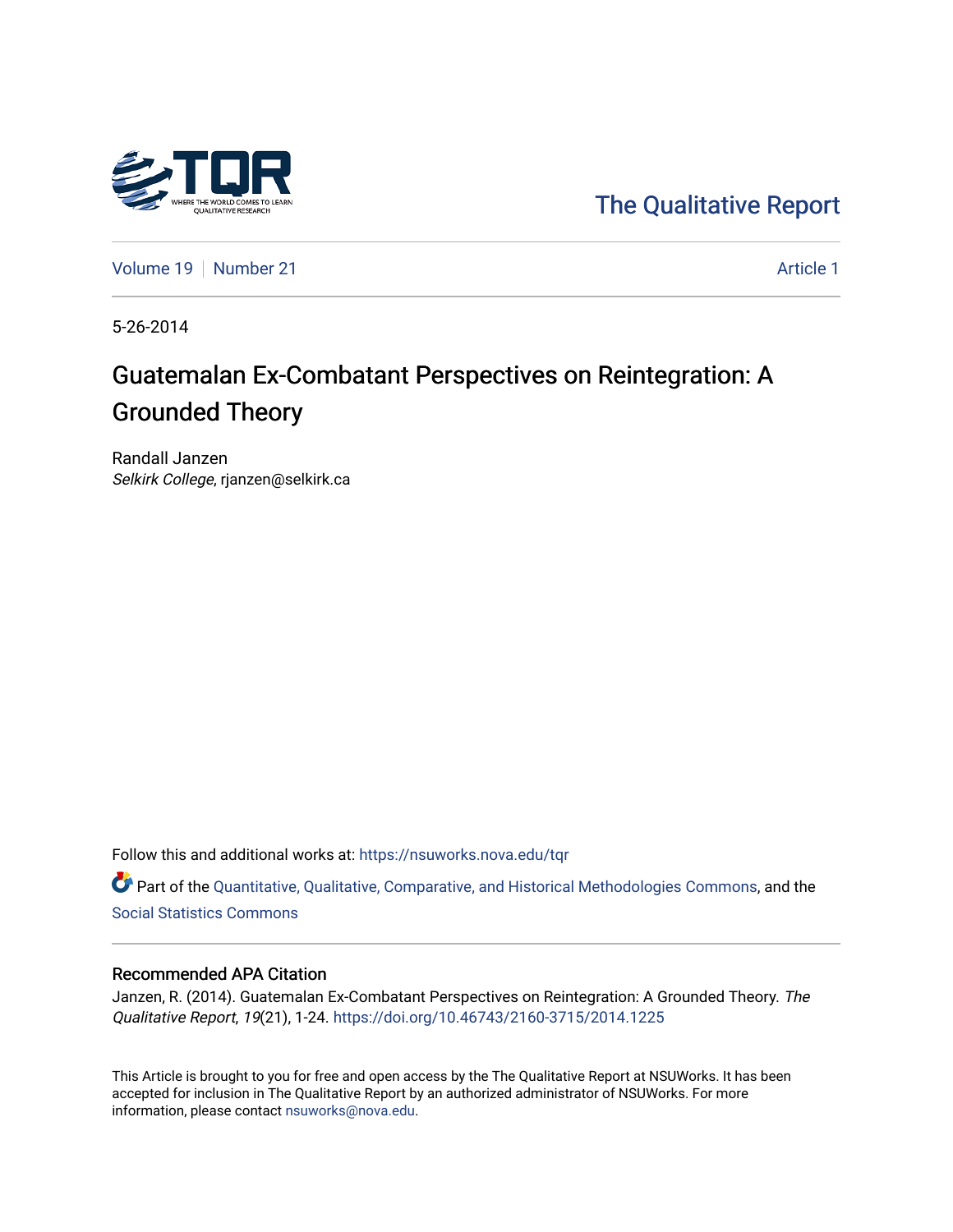

## Guatemalan Ex-Combatant Perspectives on Reintegration: A Grounded Theory

## **Abstract**

While reintegration programs for ex-combatants have become a major focus of cease fire agreements, their success remains elusive. In this study, I interview members of Nuevo Horizonte, an intentional community comprised of Guatemalan ex‐guerrillas. These men and women reflect on two questions: what was reintegration like, and what advice do you have for other reintegrating ex-combatants. Using a grounded theory approach, common themes (such as being united) were developed and lead to a substantive theory of their transformative reintegration process. The collective voice of these excombatants challenges conventional reintegration programs by (a) challenging the demobilization prerogative showcasing how their unity was integral to their reintegration experience and (b) challenging the development model in which ex‐combatants are viewed as lacking capacity and in need of outside experts to deliver solutions. By highlighting how reliance on their own capacity resulted in their successful reintegration, these ex‐combatants believe their experience can assist other ex‐combatants around the world.

## Keywords

Ex-Combatants, Grounded Theory, Guatemala, Peace, DemobilizationDisarmament and Reintegration (DDR), Social Constructionism

## Creative Commons License



This work is licensed under a [Creative Commons Attribution-Noncommercial-Share Alike 4.0 License](https://creativecommons.org/licenses/by-nc-sa/4.0/).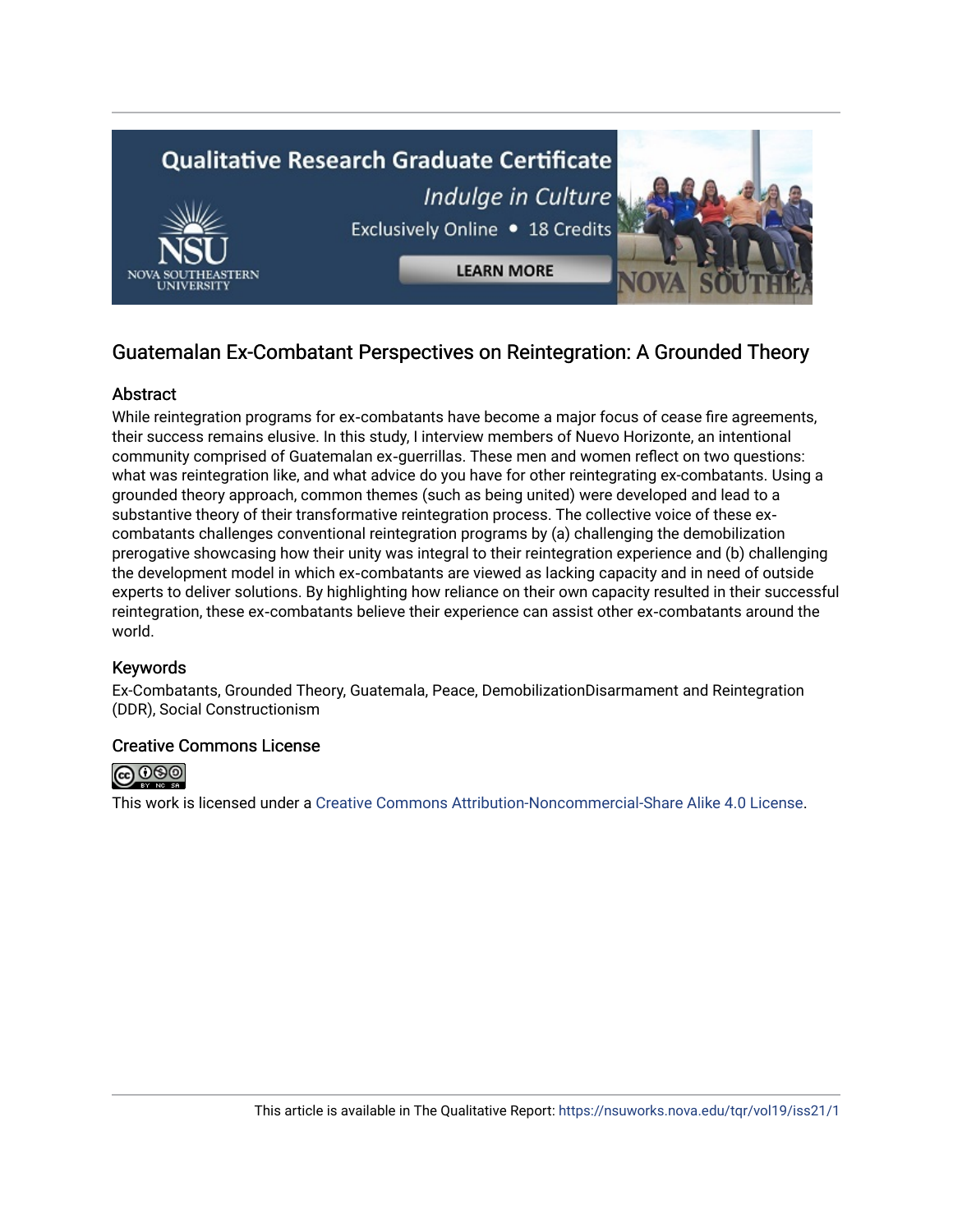

*The Qualitative Report* 2014 Volume 19, Article 41, 1-24 http://www.nova.edu/ssss/QR/QR19/janzen41.pdf

## **Guatemalan Ex-Combatant Perspectives on Reintegration: A Grounded Theory**

Randall Janzen

Selkirk College, Castlegar, British Columbia, Canada

*While reintegration programs for ex*‐*combatants have become a major focus of cease fire agreements, their success remains elusive. In this study, I interview members of Nuevo Horizonte, an intentional community comprised of Guatemalan ex*‐*guerrillas. These men and women reflect on two questions: what was reintegration like, and what advice do you have for other reintegrating ex-combatants. Using a grounded theory approach, common themes (such as being united) were developed and lead to a substantive theory of their transformative reintegration process. The collective voice of these ex*‐ *combatants challenges conventional reintegration programs by (a) challenging the demobilization prerogative showcasing how their unity was integral to their reintegration experience and (b) challenging the development model in which ex*‐*combatants are viewed as lacking capacity and in need of outside experts to deliver solutions. By highlighting how reliance on their own capacity resulted in their successful reintegration, these ex*‐*combatants believe their experience can assist other ex-combatants around the world. Keywords: Ex-Combatants, Grounded Theory, Guatemala, Peace, Demobilization Disarmament and Reintegration (DDR), Social Constructionism*

## **Introduction**

The demobilization, disarmament, and reintegration (DDR) of ex-combatants have been critical components of peace accords over the last 20 years. Formal DDR operations of the United Nations began in 1989, and have since figured prominently in post-conflict rebuilding in Africa, Asia, Latin America, and the Balkans (Humphreys & Weinstein, 2007, p. 532). While the United Nations proclaims that DDR programs have had demonstrated success, as measured by the associated political stability, prevention of a recurrence of armed conflict (United Nations, 2000; United Nations Verification Mission in Guatemala, 2004), and improved economic outcomes (Pugel, 2007), others challenge these assertions by arguing that there is little empirical evidence to support the premise that internationally-funded programs facilitate reintegration (Fearon & Laitin, 2003; Garibay, 2006; Hamber, 2007; Humphries & Weinstein, 2007; Theidon, 2009). Regardless of the diversity of opinion surrounding the efficacy of DDR programs, they have grown in both popularity and magnitude. In this paper, I focus on the DDR experience of a small group of Guatemalan excombatants who, following the end of the Guatemalan Civil War in 1996, made the unusual decision to reintegrate as a collective and unified group. This was based partly on their common challenge: their villages had been destroyed and their families had been killed or displaced. Additionally, their decision was influenced by the intensive and life-changing experience of being a guerrilla—relying upon one another in order to survive, fighting collectively for a cause worthy of dying for (T. Figueroa, personal communication, December 5, 2007), and from their pre-war experience with the cooperative movement in rural Guatemala (Falla, 1992). This group (now numbering 400 including men, women, and children) formalized their vision by establishing a cooperative, which they named Nuevo Horizonte (New Horizon). Thirteen years later, they reflected on their journey of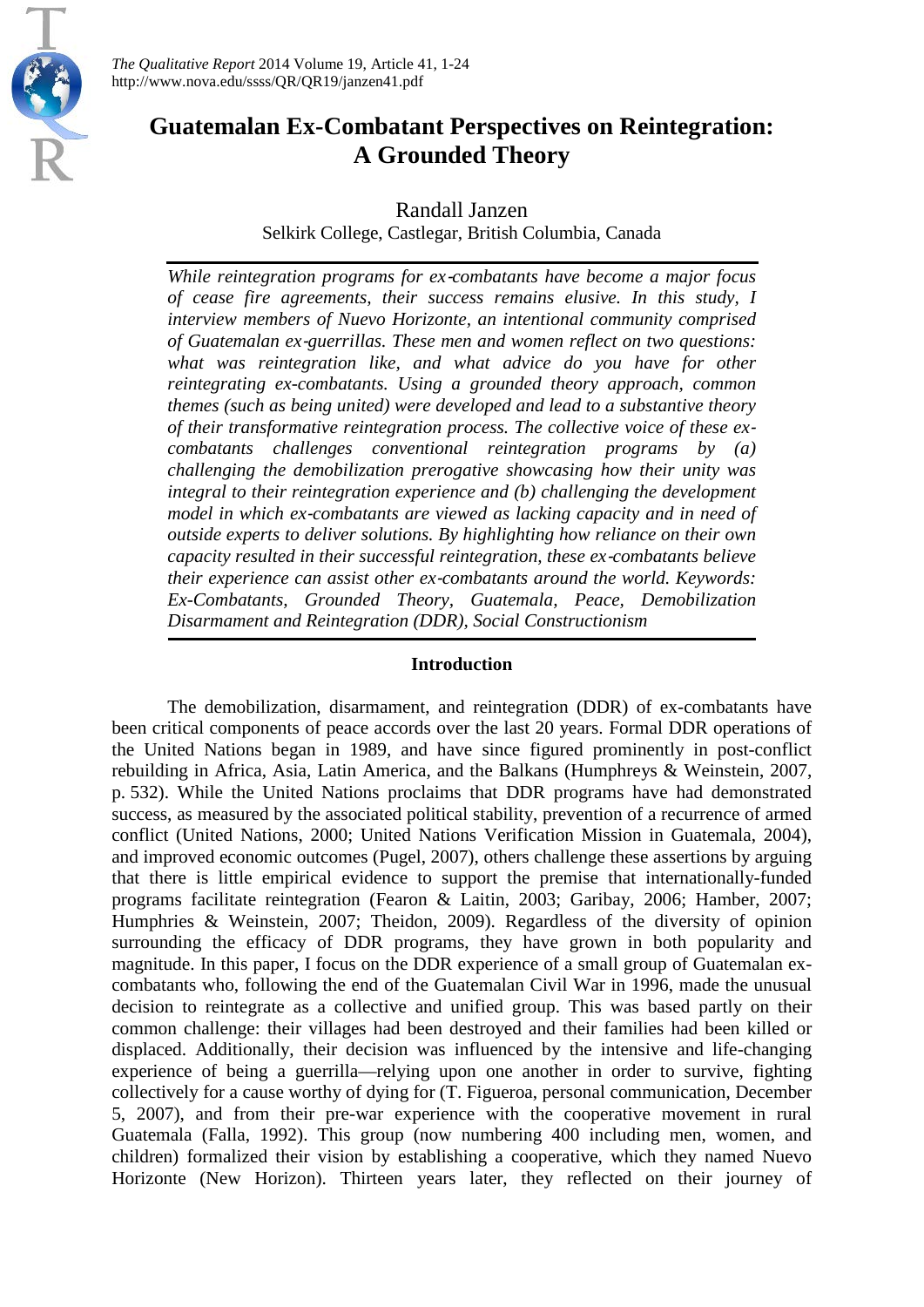reintegrating back into Guatemalan civil society. In this paper, I attempt to represent their thoughts and sentiments on their own reintegration journey, and in part, attempt to assist them in their hope to offer advice to other ex-combatants who are (or will be) participating in similar DDR programs throughout the world. By using a grounded theory approach, I have generated a substantive theory that describes how their unity was a foundation for the successes they achieved during their reintegration process.

#### **The Guatemalan Context**

Guatemala is a nation of contrasts. Its natural beauty and wealth, which includes rich agricultural land and natural mineral resources, are immediately visible. However, Guatemala's riches are contrasted with its poverty rates that are among the highest in the western hemisphere (Jonas, 2000). Guatemala's poor, which includes a disproportionate number of the country's majority indigenous population (Jonas, 2000), is juxtaposed against a minority wealthy class that has remained essentially intact and entrenched throughout Guatemala's past 5 centuries of colonial history (Arzu, 1992).

Guatemala's civil war lasted from 1960 to 1996 and was the longest and bloodiest war in the history of the western hemisphere (Jonas, 2000). At the height of the military repression in the early 1980s, more than 600 massacres were carried out (many of which consisted of destroying entire villages, including torturing and killing all the men, women, and children) in the military's official "Scorched Earth" policy (Falla, 1992, p. vii). According to the United Nations-sponsored Truth Commission (known by its Spanish Acronym of CEH for Comisión para el Esclarecimiento Histórico), the Guatemalan military and its allied forces were deemed responsible for 93% of the war crimes and human rights abuses during the 36-year civil war (officially labelled a genocide), while the insurgent forces of the URNG (Guatemalan National Revolutionary Unity) were held accountable for only 3% (Comision para el Esclaramiento Historico, 1999).

By the early 1990s, however, global forces, such as the end of the Cold War and a widening global search for additional stable economic markets, brought external pressure to end the Civil War (Paris, 2004). Negotiations culminated on December 28, 1996, when the Guatemalan government and the URNG signed the final of 12 Peace Accords, which ushered in a much-anticipated official cease-fire (Secretaria de la Paz, 2012).

In addition to committing to addressing many of the longstanding social and economic issues of Guatemala, the Peace Accords also set the terms for the disarmament, demobilization, and reintegration (DDR) of the insurgent ex-combatants and included, among other things, training in a trade such as agriculture, construction, or small business (Hauge & Thoresen, 2007, p. 23). The URNG members were divided into two groups: those who had families, land, or some form of livelihood to which to return and those who had neither family nor assets within civilian society. The latter group amounted to a significant minority and represented people whose family members had been massacred and in many cases, whose entire villages had been completely destroyed (T. Figueroa-Acietuna, personal communication, December 5, 2007). It was from this latter group that the cooperative community of Nuevo Horizonte was established. Borrowing from their experience of forming Catholic-based cooperatives in rural Guatemala in the 1970s and 1980s, they envisioned and subsequently actively negotiated the terms of their reintegration to include the purchase of collectively-held land and the establishment of a legally recognized cooperative where they would have the opportunity to create a social, political and economic model of life based on the principles of equality (T. Figueroa-Acietuna, personal communication, December 5, 2007).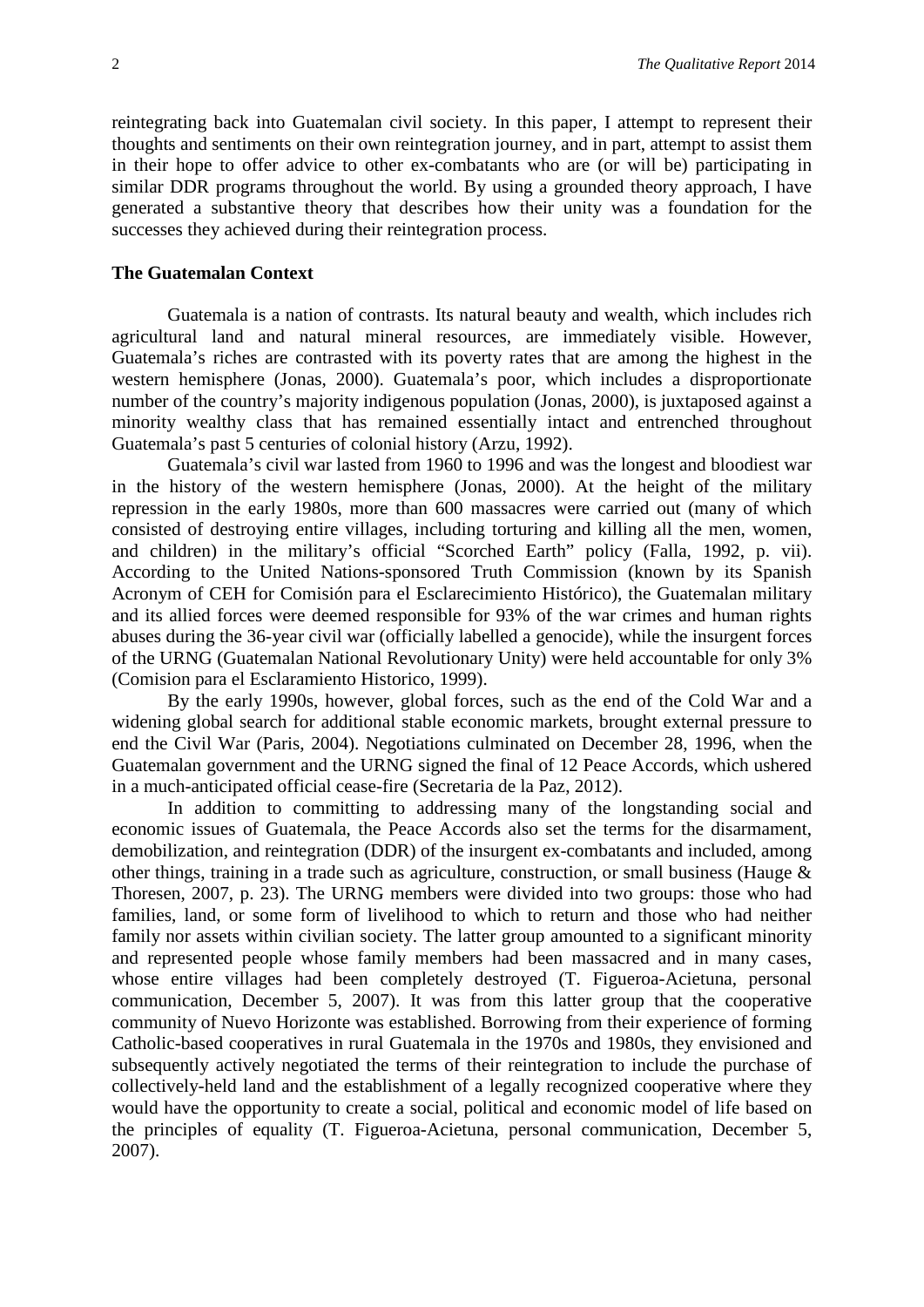The cooperative of Nuevo Horizonte began in February 1997 as an abandoned estate of 900 hectares with no permanent housing or infrastructure (T. Figueroa-Acietuna, personal communication, December 5, 2007). According to founding members the first few years were extremely difficult, as people had no money or other resources to transform the tropical pastureland and forest into a viable agricultural operation. Long days of hard labour produced very little in terms of short term rewards and promises of government support went largely unfulfilled. However, my personal experience of living in this community over a decade later afforded me that opportunity to actually see the results of their-long term vision and hard labour, coupled with financial backing from international governmental and nongovernmental organizations. Just a few examples of the cooperative's successes include a local potable water system, an eco-tourism project that attracts international visitors, a restaurant and hostel, a fish farm, livestock, fruit and vegetable production, a chicken and egg project, a reforestation project, a community health centre, library, woodworking shop, daycare, and their own independent high school. While individual wealth, in the form of personal material possessions, is not readily visible, their collective wealth is.

#### **Demobilization, Disarmament, and Reintegration: Why another Study?**

The growing popularity of implementing DDR programs throughout the world has been accompanied by a burgeoning field of research to determine whether or not these programs are successful in accomplishing their goals. We know from the research that the challenges are many, but we still lack understanding of the first-hand experience of the excombatants—their personal perspectives on their challenges and what they do to address or overcome them (Crandall, 2004; Humphreys & Weinstein, 2007; Specker, 2008).

I personally became interested in DDR when I had the opportunity to live in Nuevo Horizonte for 4 months with my family. My relationship with this group of ex-combatants was one of friend and colleague. I had no formal background in DDR and had not been part of any DDR programming. Rather, I was a student enrolled in graduate course work in Peace and Conflict Studies—thus my lens was one seeking understanding of how a group of men and women who experienced first-hand the taking up of arms for a political cause, came to reintegrate peacefully after negotiating a cease-fire with their military opponent.

This lived experience led to my academic engagement with DDR. Based on the stories I heard in Nuevo Horizonte, my review of the extant literature left me unsatisfied that the voice of the ex-combatant was adequately captured. For example, many researchers constructed identities that included an explicit degree of mistrust and negativity. Labels such as "spoilers" (Stedman, 1997), "belligerents" (Krampe, 2009), "obstacles" (Hauge & Thoresen, 2007), and "drug addicts" (Collier, 2007) were used by the researchers and DDR evaluators. In Liberia, ex-combatants were generally viewed as "uprooted urban youth with a history of unemployment, underemployment, and idleness (Boas & Hatloy, 2008, p. 33), prone to criminal behaviour (Abdullah, 1998), in spite of contrary evidence gathered from the ex-combatants themselves (Boas & Hatloy, 2008, p. 33). Stovel (2008), too, expressed concern that rebel groups are portrayed as terrorists (p. 310). Metsola (2006) suggests the reasons why ex-combatants are viewed with a great deal of suspicion, rather than with potential, is that of fear that their organizational capacity, strategic knowledge, and military skills might be used against the ruling class, and extends to the international community and donor countries. I believe that ex-combatants, due to these pervasive negative images, may potentially, as Gergen (2009) states, become "morally condemned by the research" (p. 59). Outside observers, in their guise of objectivity, appear to have depicted the ex-combatant as a potential threat to their nation's future security and peace. Although this may not be totally unfounded in certain historical contexts, my lived experience in the community of Nuevo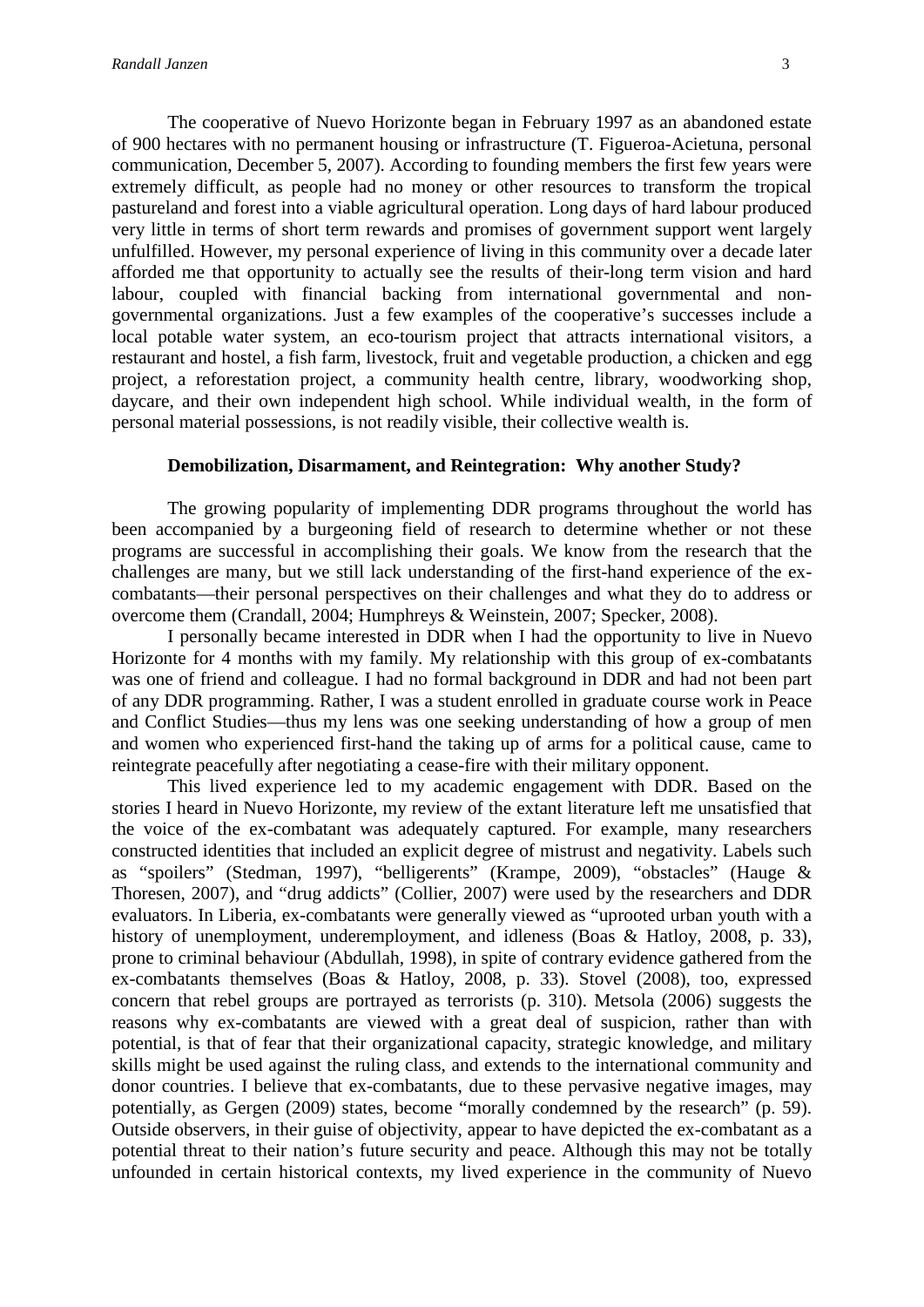Horizonte suggested to me that this perspective is quite different from the way in which excombatants view themselves. Stovel (2008), for example, questioned the international peace brokers' claim of the reconciliation process in Sierra Leone as successful, while her in-depth interviews with the ex-combatants themselves revealed a contradictory view (p. 307). The issue, therefore, that warrants further study is to understand more fully the DDR process from the perspective of the ex-combatant. Therefore, an understanding of the reintegration of the people of Nuevo Horizonte warranted further study due to

- 1. the discrepant portrayals of ex-combatants between outside observant study reports and ex-combatant self-report interview studies (as evidenced by Stovel [2008] and my own perception from Nuevo Horizonte), and
- 2. the reintegration of the ex-combatants of Nuevo Horizonte calls into questions the claim of demobilizing as a criterion for successful post-war community.

The purpose of this grounded theory study was to identify a central theory that explained the reintegration process of the ex-combatants. The research question was, "What central theory explains the reintegration process of the ex-combatants over time, as perceived by Guatemalan ex-combatants who had established and maintained the community of Nuevo Horizonte?"

During the 4 months that I lived in Nuevo Horizonte, I became aware that the community was very interested in sharing their collective history. They had already engaged in a number of activities of sharing their experience as ex-combatants, including formal presentations to visiting tourists, university groups, and foreign volunteers; painting murals on community buildings telling their history pictorially; and collaborating with foreign academics (e.g., Hauge & Thoresen, 2007). It seemed appropriate, therefore, to offer the community another opportunity to share their story with an academic audience that was interested in DDR.

The method by which I hoped to engage with the people of Nuevo Horizonte was influenced by a number of philosophical and ethical considerations. Firstly, as mentioned previously, my connection with the community began as a friend, co-activist, and colleague, not as a researcher or a DDR expert. I believe this relationship supported the normative nature of my discipline (Peace Studies), facilitating a less hierarchical relationship and antioppressive research approach, characterized by awareness of and attention to power differences, a sensitivity to voice, and a pursuit of social justice as an outcome of research (Potts & Brown, 2005).

Additionally, my journey of learning and subsequently writing about the reintegration experience of the ex-combatants from Nuevo Horizonte is underscored by the foundation of social constructionism (Charmaz, 2006; Gergen, 2009). Juxtaposed against a modernist (or realist) paradigm which views reality as separate and distinct from humans (Lincoln & Guba, 2000), social constructionism acknowledges that reality and knowledge are constructed (researchers and participants are therefore co-creators of knowledge and understanding) and therefore, any theoretical conclusions from the research offer only an interpretation of the studied world, not an exact picture of it (Charmaz, 2006).

## **Methodology**

Prior to engaging in the interview process, I discussed the ethical issues of this study with both the community representatives and with the participants themselves. The study was endorsed by the community leaders with the proviso that the community receive a written summary so that the knowledge and understanding could be shared with the community, and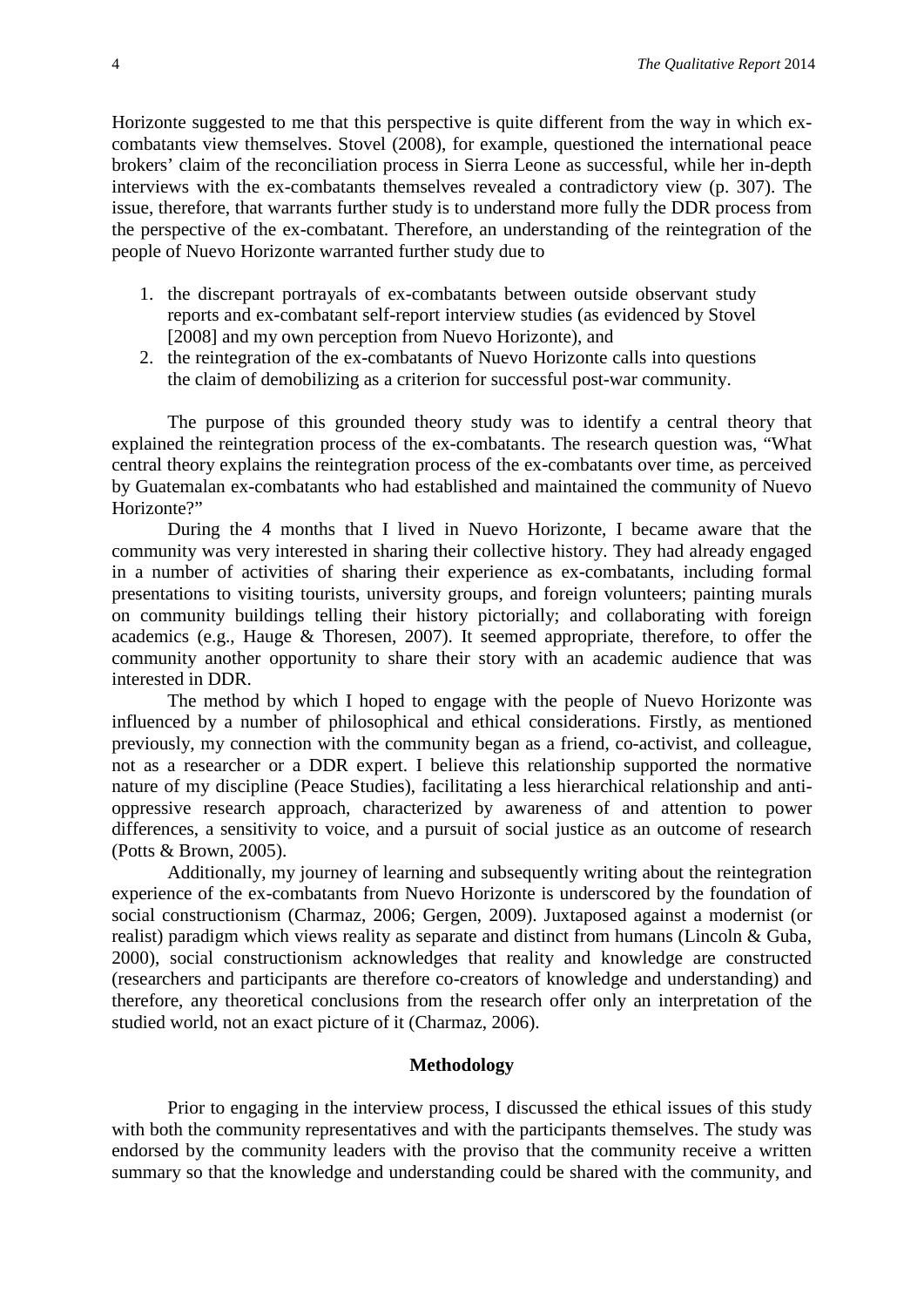also remain as co-property of the community. Additionally, they acknowledged the importance of some form of community compensation, in return for the appropriation of the community's time and knowledge. To this end, a library project had already been proposed and initiated at this point by myself and activist colleagues, with the purpose of hiring young people who were attending either high school or university. The wages were to be a source of well-needed income to support secondary and post-secondary education which often was cost-prohibitive in the community.

The two research questions which guided my interviews of the ex-combatants were the following:

- 1. How do the ex-combatants of Guatemala transition from war to civilian life?
- 2. What advice do the ex-combatants of Nuevo Horizonte have to excombatants of other countries, who are in the process of reintegration?

I chose a grounded theory methodology in order to best address the gaps and challenges of the current DDR literature, as discussed in the previous section. Because grounded theory is an inductive form of inquiry, the grounded theorist does not start from a place of logically-deduced pre-conceived hypotheses (Charmaz, 2006, p. 5), but rather is open to an authentic unfolding of understanding. Grounded theory helps researchers to build theory to explain a process or phenomenon by utilizing strategies that are neither rigid nor prescriptive, by focusing on meaning to further (rather than limit) interpretive understanding, and by embracing the relativistic paradigm of social constructionism (Charmaz, 2000, p. 510), and as such is based on the ontological assumption that reality is socially constructed, and therefore cannot be viewed as independent from those who have constructed it (Creswell, 2007, p. 248).

Grounded theory utilizes a series of coding, where interview data are defined and organized. I utilized coding processes outlined by Charmaz (2006), which consisted of three progressively more complex analyses: focussed coding, axial coding, and theoretical coding. Focussed coding consisted of reviewing the transcripts and summarizing chunks of data into single concepts or phrases. Axial coding consisted of organizing the focussed codes into relationships and determining relational categories in order to bring the data into an organized relationship. Finally, theoretical coding consisted of integrating and conceptualizing the categorized data to determine how the codes may be related to each other as a hypothesis to be integrated into a theory (Charmaz, 2006, p. 63)

## **Data Collection Procedures**

The formal data collection process took place from December 13 to December 30, 2009, 2 years after I had lived in their community with my family. However, prior to the formal data collection, I conducted some informal preliminary interviews in the Fall of 2007 when I lived in Nuevo Horizonte. This exercise allowed me to evaluate issues such as trust, community interest in the topic, willingness of people to participate, appropriateness of the interview format and style (including the nature of questions), and my ability to conduct this process in Spanish. On all accounts, I felt sufficiently satisfied that this project had community endorsement and that there was the potential to collaborate successfully.

In the month prior to arriving in Guatemala to conduct the formal interviews, I had received approval in principle from the Junta Directiva (community leaders). Upon arrival in Nuevo Horizonte, I met with the Junta Directiva in person and received their formal approval after agreeing to several conditions: criteria for participant selection (discussed below),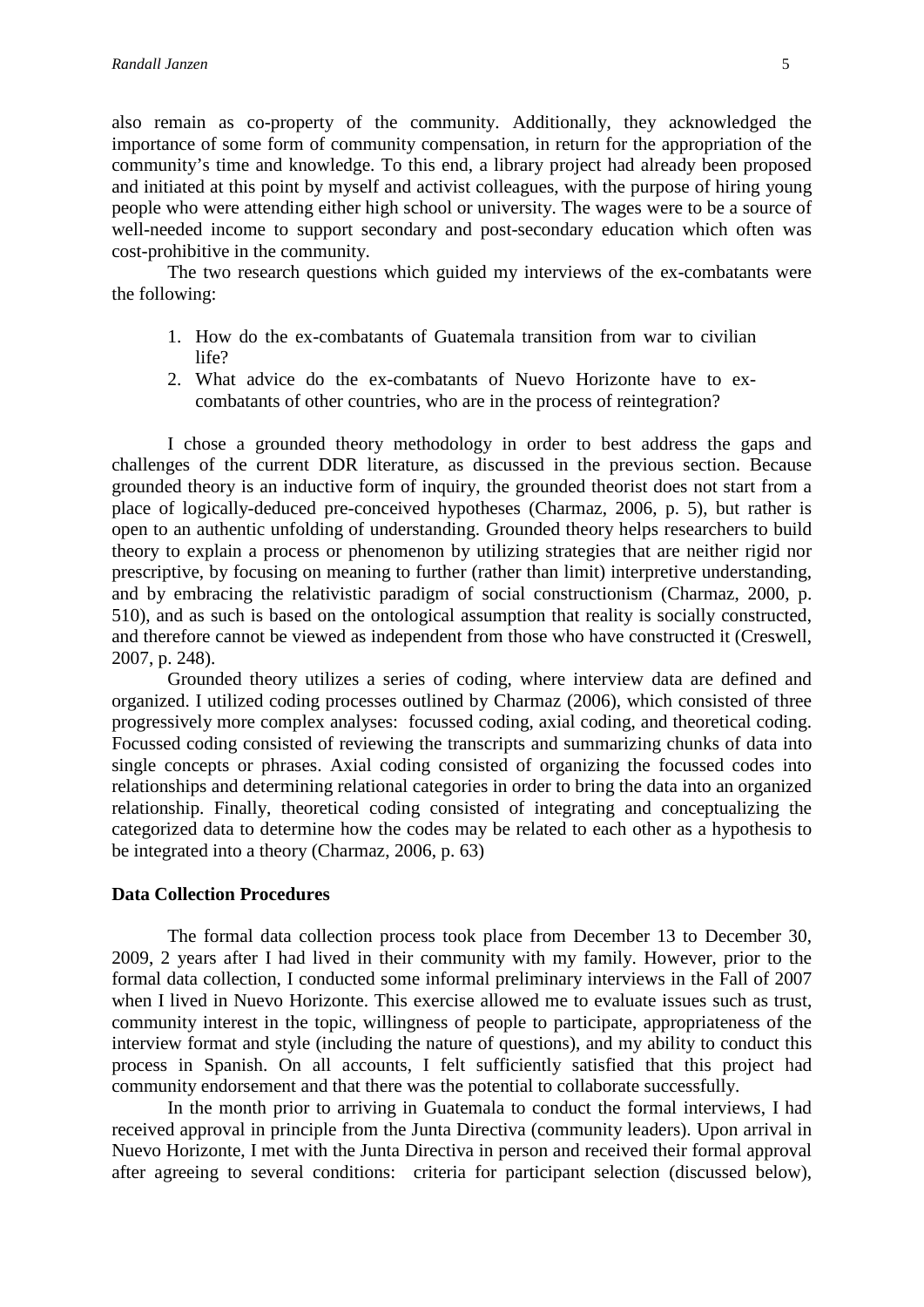providing the community with a summary of the research in Spanish, and remaining connected with the community after the research was completed (achieved by the creation of a library project that is still operating in 2013).

The two criteria proposed by the Junta Directiva for selecting participants were

- 1. current membership of Nuevo Horizonte cooperative and
- 2. participation as combatants in the guerrilla forces (URNG) during the Guatemalan Civil War.

I selected a cross-section of 5 men and 3 women whose ages ranged from 40s to 70s. Potential participants were approached by me and a member of the community, Arnulfo, who worked with me on this project assisting with translation. Arnulfo was currently studying business administration in the hopes to someday assume a leadership role in the community. Both his parents were ex-combatants and Arnulfo was very familiar with the history of the community and was connected with the generation of people who were ex-combatants. Four who were asked did not take part due lack of time. All participants were given a written summary of the study to read before they signed a voluntary consent form.

I planned for a sample size of 8-10 participants for two reasons: firstly, using a grounded theory qualitative approach, I was not seeking generalizability from the interviews (Kvale, 1996) and secondly, I acknowledge that the nature of grounded theory methodology is dynamic, and therefore, I had a contingency plan to expand the number of interviews, if quality and saturation of information were not initially attained. Criteria for determining quality and saturation included genuine understanding of the context of the participants' stories, collection of a range of views, data that moved beyond the superficial allowing for the development of categories and the generation of ideas and comparisons (Charmaz, 2006).

During my preparation of the interviews, I anticipated organizing an orientation meeting for all participants for the purposes of

- 1. creating an opportunity to seek mutual clarification of the goals of the study,
- 2. presenting them with the global scope of reintegration of ex-combatants, and
- 3. eliciting from them ideas on what successful reintegration looks like.

However, this orientation session did not occur. This was mainly due to the fact that my contact, Arnulfo, did not think it was necessary and that attendance would probably have been poor. However, I believe these three goals were accomplished by raising them individually with each participant at the beginning of each interview.

The actual interviews were structured as follows: the location varied (public location such as the community restaurant or a person's home) but all were conducted in the community. Interviews began with a review of the study's purpose and the signing of the consent form by the participant. All interviews were conducted in Spanish and were video recorded with participants' consent. The interviews were semi-structured, but consistently began with the primary research question: What was your experience of reintegration like? Towards the end of the interview, I asked each participant the same question: What advice do you have for other ex-combatants who are re-integrating back into society? Throughout the interviews, I utilized a variety of open ended-questions and a range of appropriate listening responses (Adler, Rosenfeld, Proctor, & Winder, 2009).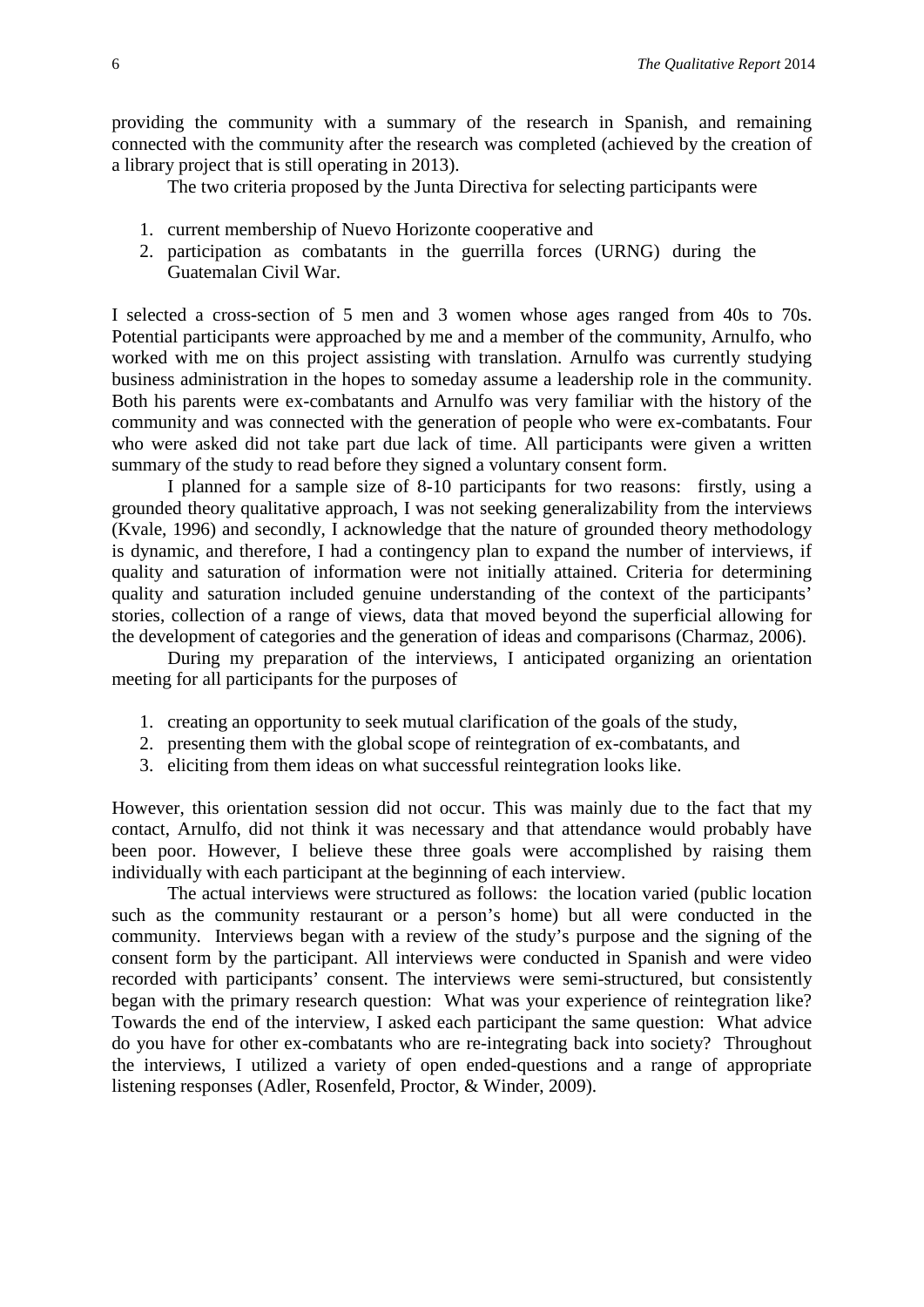## **Data Analysis**

During the initial focussed coding process, I transformed the transcribed interviews into 438 single-word or short phrase codes that summarized and conceptualized the information. I employed thought-by-thought coding which works well with issues and with information collected from interviews by giving the reader a clear picture of the ideas (assumptions, meanings, significance of what was said) and is sufficiently detailed to safeguard against the superimposition of preconceived notions (Charmaz, 2006). In using thought-by-thought coding, I also identified categories and process in a way to allow comparison of the data among the various interviews (Charmaz, 2006). Table 1 provides several examples of how interview data were coded, utilizing the following guidelines from Charmaz (2006): clear evident connections between the data and the codes, guarding against re-writing the data that does not reflect the participant's experience, and careful examination and reflection on how the codes reflect the described experience.

| Segment of data                             | Focussed code    | Axial code         | Category          |
|---------------------------------------------|------------------|--------------------|-------------------|
| we were hoping that they would not throw    | Feeling          | Feeling vulnerable | Conditions        |
| us out. Because they were the ones with the | powerless        |                    |                   |
| power. They are the owners of the money     |                  |                    |                   |
| What is important is how much we know.      | Collaborate with | Collaborate with   | <b>Strategies</b> |
| We share and add to the knowledge of our    | others           | others             |                   |
| brothers and sisters and then we can        |                  |                    |                   |
| accomplish great things among all of us.    |                  |                    |                   |

During the second phase of axial coding, I reviewed all of the 438 focussed codes and sought emerging relationships among the codes and a looked for a possible structure of categories into which the relationships fit. I grouped the focussed codes together as many were closely related and formed into themes, from which a set of categories began to emerge. I kept the core phenomenon (the reintegration process) as the axis of my analysis, and developed the following set of categories (Strauss & Corbin, 1998):

- Conditions (what factors preceded reintegration)
- Strategies (what actions were taken in response to reintegration?)
- Consequences (what were the outcomes of reintegration?)
- Lessons Learned (what advice can we discern from the experience of reintegration?)

I utilized these categories for my initial analysis for the following reasons: to understand a process that was, in essence, a chronological process with a beginning and ending; and to capture the concrete stories and occurrences from the interviews as well as the conceptual reflections and analyses. My preliminary notes and memos supported the idea that participants reflected on their experience as a dynamic and chronological process.

During the axial coding phase, I printed the 438 focussed codes onto colored paper (based on each interview) and arranged them according to above four categories. Axial coding brought the large amount of codes developed in focussed coding back together in a coherent whole (Charmaz, 2006, p. 60) in the form of related categories around the core phenomenon of reintegration, Of the 438 codes, 63 synthesized conversation that did not relate directly to the research question and were therefore eliminated.

Table 2 displays how I sorted the 438 focussed codes into 50 broader axial codes, which I in turn determined to form a relationship based on four categories. For example,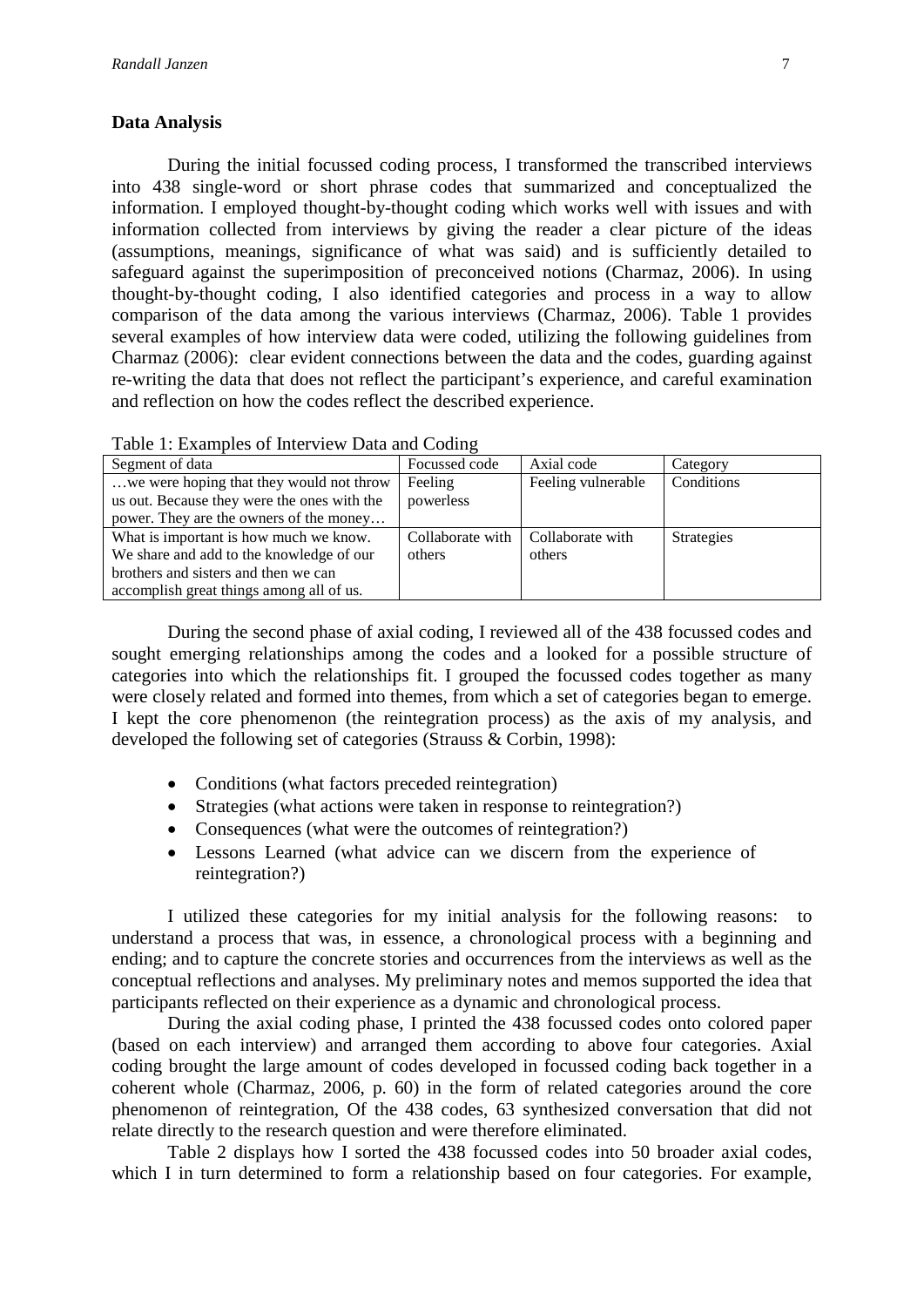under the category of Conditions, the 76 focussed codes were analyzed during the axial coding phase, and grouped and collapsed into 12 axial codes.

| Number of | Number of | Axial Codes*                                                                                | Category          |
|-----------|-----------|---------------------------------------------------------------------------------------------|-------------------|
| Focussed  | Axial     |                                                                                             |                   |
| Codes     | Codes     |                                                                                             |                   |
| 76        | 12        | Hope $(2)$                                                                                  | Conditions        |
|           |           | We were organized $(1)$                                                                     |                   |
|           |           | No skills for civil life (16)                                                               |                   |
|           |           | Fear/uncertainty/mistrust (13)                                                              |                   |
|           |           | Had nothing (10)                                                                            |                   |
|           |           | Inadequate formal process (10)                                                              |                   |
|           |           | Poor leadership/representation (9)                                                          |                   |
|           |           | Feeling vulnerable (6)                                                                      |                   |
|           |           | Feeling forgotten/abandoned (2)                                                             |                   |
|           |           | Feeling judged (2)                                                                          |                   |
|           |           | Difficult conditions (4)                                                                    |                   |
|           |           | In touch with our history $(1)$                                                             |                   |
| 70        | 11        | Working with people from other countries (5)                                                | <b>Strategies</b> |
|           |           | Being organized/working together (16)                                                       |                   |
|           |           | Building community infrastructure (5)                                                       |                   |
|           |           | Positive attitude (1)                                                                       |                   |
|           |           | Took charge (3)                                                                             |                   |
|           |           | Hard work (9)                                                                               |                   |
|           |           | Non-violence (2)                                                                            |                   |
|           |           | Learning a skill (3)                                                                        |                   |
|           |           | Reached out to neighbours (16)                                                              |                   |
|           |           |                                                                                             |                   |
|           |           | Used our knowledge from the war (1)<br>Ideological framework (9)                            |                   |
| 153       | 16        |                                                                                             |                   |
|           |           | Life is good $(7)$                                                                          | Consequences      |
|           |           | Received a lot of outside help and recognition (2)<br>Re-integrated with our neighbours (7) |                   |
|           |           |                                                                                             |                   |
|           |           | Employment still a problem (5)                                                              |                   |
|           |           | The repression has stopped (12)                                                             |                   |
|           |           | We're in charge of our future (5)                                                           |                   |
|           |           | Still engaged in political struggle (15)                                                    |                   |
|           |           | Building community infrastructure (10)                                                      |                   |
|           |           | Feel betrayed, let down (26)                                                                |                   |
|           |           | Violence continues, just a different type (5)                                               |                   |
|           |           | We remain united (18)                                                                       |                   |
|           |           | Don't rely on the state for anything (13)                                                   |                   |
|           |           | A cynical analysis of the world (11)                                                        |                   |
|           |           | Recent positive government changes (3)                                                      |                   |
|           |           | There was some success $(4)$                                                                |                   |
|           |           | Debt $(10)$                                                                                 |                   |
| 76        | 11        | We didn't negotiate well (8)                                                                | Lessons           |
|           |           | Stay united (14)                                                                            | Learned           |
|           |           | Need to be in charge of the process (9)                                                     |                   |
|           |           | Work with other ex-combatants (3)                                                           |                   |
|           |           | Need to know what you're getting into (12)                                                  |                   |
|           |           | Integrate with the locals (4)                                                               |                   |
|           |           | Need strong mechanisms to implement peace accords (8)                                       |                   |
|           |           | Struggle through nonviolence (6)                                                            |                   |
|           |           | Hard work is necessary (2)                                                                  |                   |
|           |           | Apathy, cynicism (3)                                                                        |                   |
|           |           | Need to have a good analysis of the causes of war and conflict (7)                          |                   |
| 63        |           |                                                                                             | Codes that did    |
|           |           |                                                                                             | not relate to 4   |
|           |           |                                                                                             | categories        |

Table 2: Focussed and Axial Codes and the Four Categories into which They Were Placed

\*The number after each of the secondary codes represents the number of primary codes that were grouped or collapsed into the secondary code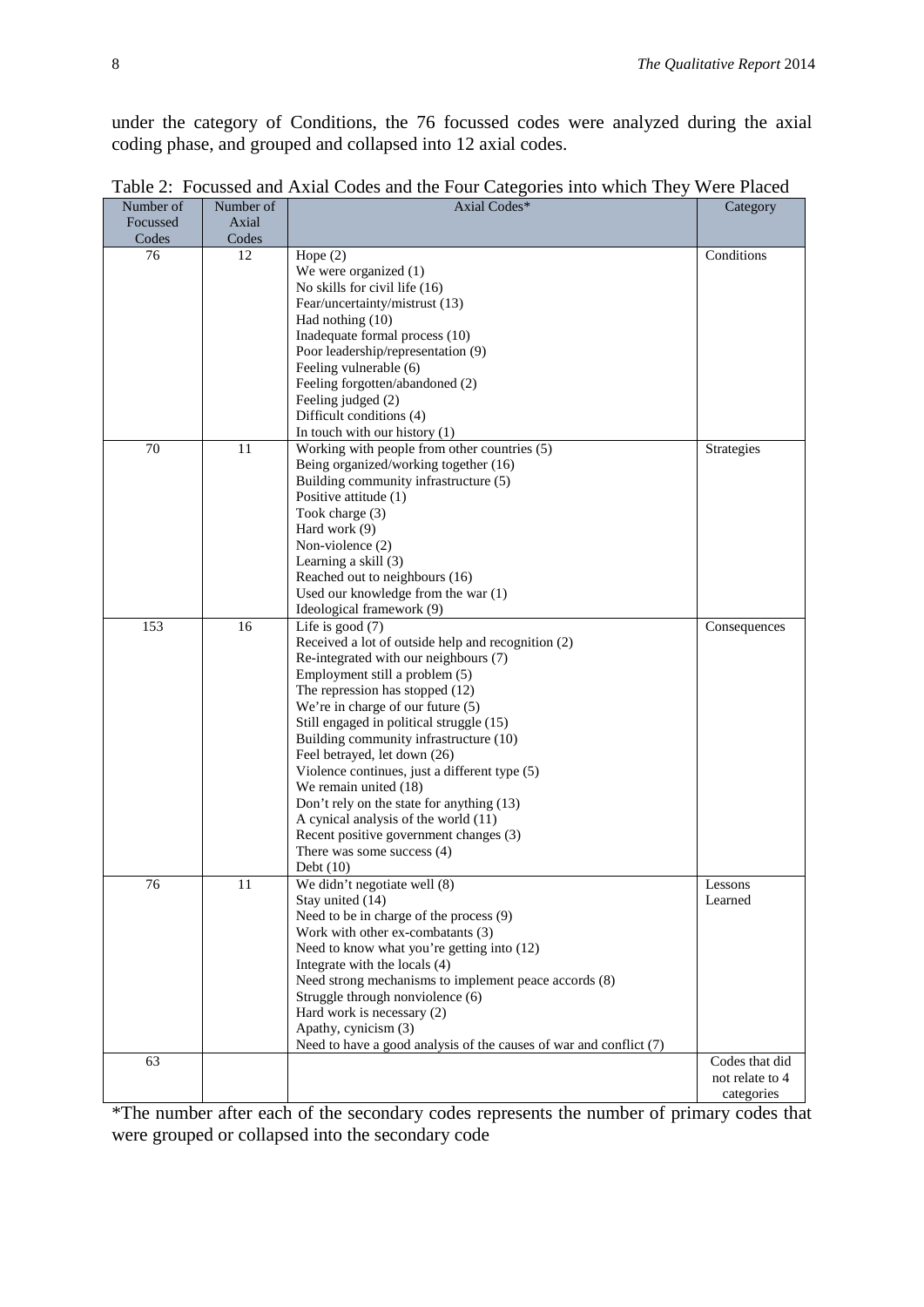During the process of axial coding, I conducted a category analysis in which I created four categories which brought the data together in a meaningful relationship. Below is a discussion of this process and how these connections and relationships came together.

## **Conditions category: What were the conditions that influenced reintegration?**

The 12 secondary codes in this category attest to the feeling of vulnerability of the excombatants as they entered the reintegration process. While the axial codes represent an array of sentiments, including ideas such as hope, being organized and being in touch with our history, the majority attest to the difficult condition in which they were placed. The excombatants had nothing, they did not have the experience to engage in negotiating their process, and they felt judged, forgotten and abandoned. In addition, they had no jobs, financial resources or practical skills. I believe the most appropriate way to summarize their conditions was to say that they were vulnerable. The following participant comments attest to feelings of vulnerability:

Really tough. Really tough in the sense that when we integrated ourselves back into civilian life it was like beginning all over again, like beginning from zero.

## **Strategies category: What strategies were used to reintegrate?**

The 11 secondary codes in this category attested to the participants' perception of working hard, building a community, connecting with neighbours seeking relationships with international organizations and partners, working collectively, taking charge and continuing with the ideological struggle. The following explanation attests to this composite of strategies:

Reintegration was pretty difficult because everyone looked upon us as bad...but we decided to be willing to be able to make many changes within our society...because we, through our exemplary behaviour, through our ability to organize ourselves, we were demonstrating so much to them...more than anything, that we were human beings.

## **Consequences category: What were the consequences of reintegration?**

The 153 focussed codes in this category were collapsed into 16 axial codes (see Table 2). The data reflected a complex understanding of success with a clear sense that the reintegration process afforded the participants a chance at a new life without fear and violence. The following two comments exemplify participant sentiments on why they thought some degree of success had been achieved:

But here we have had successes, we had had victories, little by little we move forward, surpassing in terms of socio-economic life, even though it has been very difficult.

Now another one of the benefits would be that we have remained here together, in a substantial group, and that we have always worked hard, in the sense that we are still human beings and make mistakes. We have tried to maintain our collective lifestyle, to resolve our community problems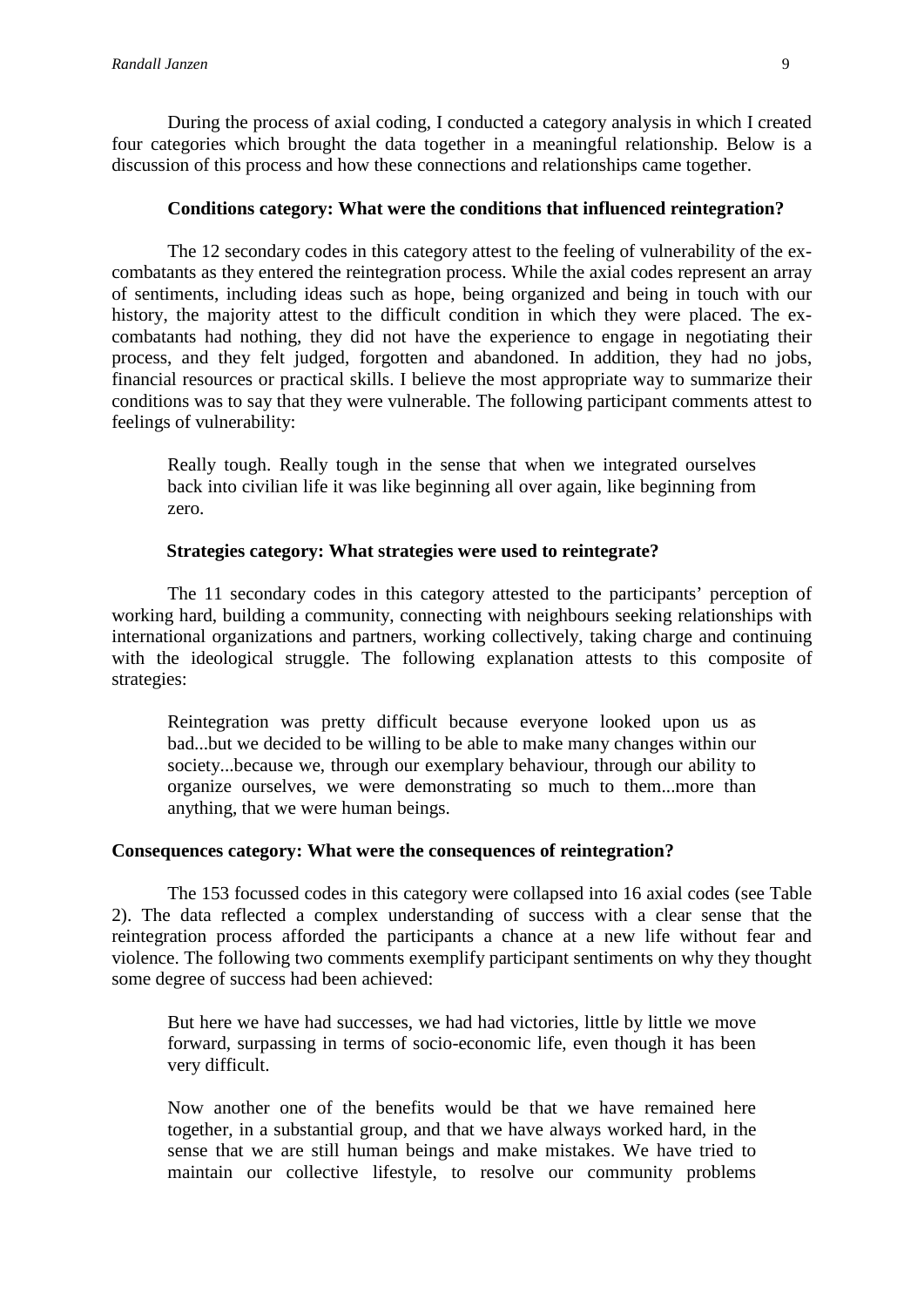collectively, and we work individually but within a common collective and in little groups, etc. And thankfully we have worked in this style up until today.

However, there was another side to the consequences, as exemplified in the following comment. A pervasive negative consequence was the debt on their land, which probably has been the largest obstacle facing the community since its establishment. Also, many comments reflected the disappointment with the lack of change, economically and socially, within the larger Guatemalan society:

> In the case of combating poverty, that's another subject. The main reason for the armed struggle in the first place was the inequality between the rich and the poor in Guatemala...The peace accords were signed–the state assumed commitments to invest in the public goods with the intent of creating opportunities and reducing poverty. But on the contrary, sure there was poverty before, but now there is extreme poverty. The number of people living in poverty has increased...This is not accomplishing what was set out in the peace accords.

## **Lessons learned category: What were the lessons learned?**

Overall, the participants' advice offered reflections from people who knew so much more now than they did before they reintegrated, and that the knowledge they gained in the process would have been invaluable at the beginning.

Here in the community also, we have acquired a lot of experience. Even though in reality we could have arrived at this place in better conditions, perhaps more organized, because we lacked a lot of organization. But nonetheless, with the little experience we had on reintegrating into civil society, we have succeeded in furthering ourselves little by little.

Some of their comments are not surprising and correspond with information found in other categories, namely the importance of making relations with your neighbours, being organized, and staying united. Their advice apparently grew out of their disappointment and frustration with the peace accords process. Specifically, there was distrust articulated about the promises that were not delivered:

Well, I don't know a lot about politics, but on a political level, I believe that each successive government in Guatemala, none of them has carried through on those things that were promised to the people by the signing of the peace accords. Neither to the people, nor to the ex-combatants.

Based on this disappointment, the advice focused on making sure parties are held accountable, making sure people are bargaining in good faith, and making sure the process is transparent.

This is what I would say to other compañeros (comrades) who are part of the struggle, or who will be negotiating peace accords: think long and hard when you sign peace accords with a government . . . Because this did not happen in Guatemala. In Guatemala, all that was agreed upon remained only on paper. In practice, there is nothing.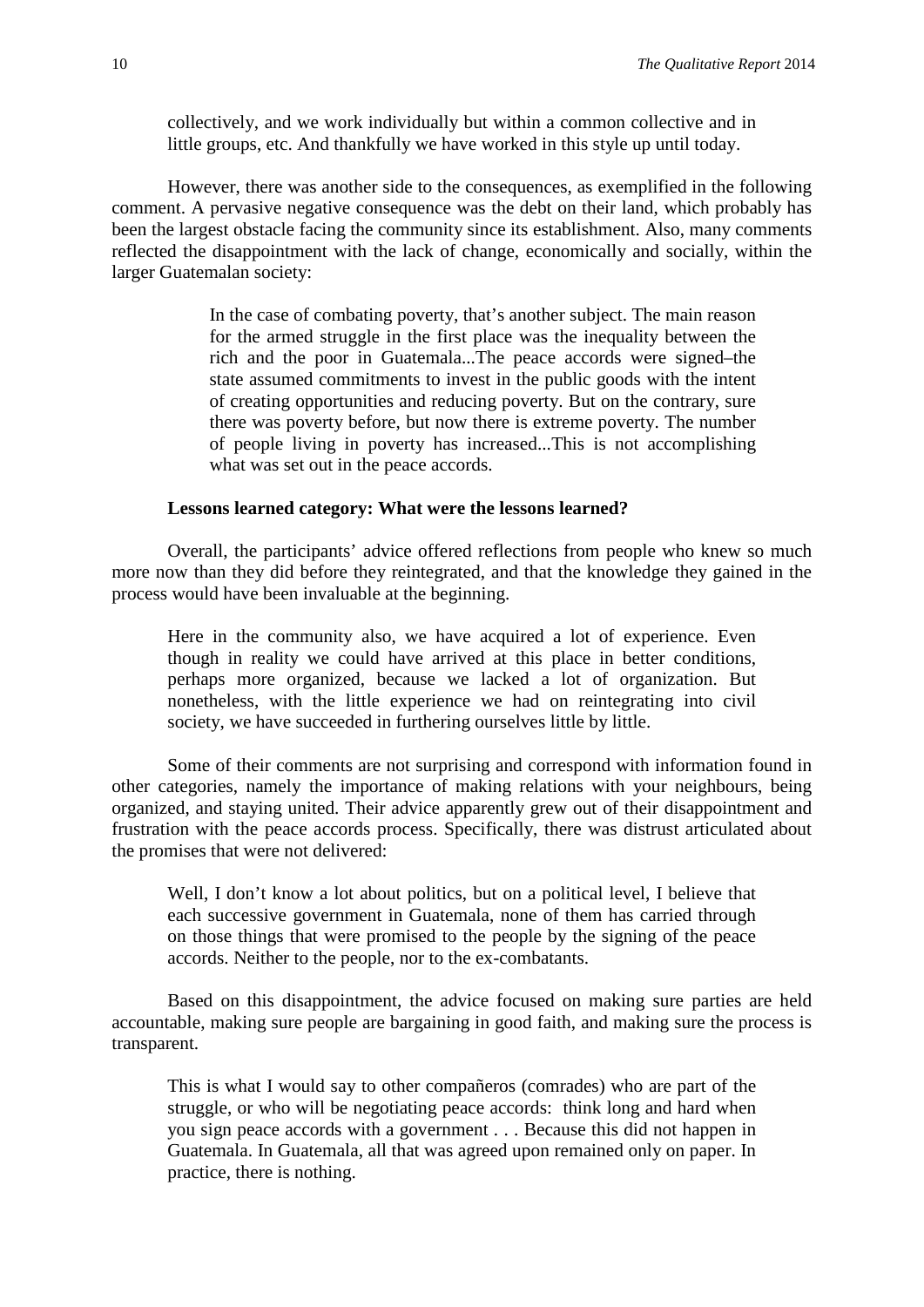Their advice reflects their experience that the content and goals of the peace accords were not problematic for them; the issue was that they believed the accords were not being operationalized.

## **Developing a Theoretical Model**

## **Five Thematic Strategies of Reintegration**

The 50 axial codes were developed based on the above four categories:

- conditions
- strategies
- consequences
- lessons learned

However, there were themes that transcended these headings. For example, being united was coded as a condition of reintegration, as a strategy to reintegrate, as a consequence of reintegration, and, finally, a lesson learned. Therefore, I engaged in another more sophisticated level of analysis of the 50 secondary codes. This process, which Charmaz (2006) refers to as theoretical coding allowed me to move the analysis beyond a descriptive representation of the core phenomenon. At this point in the analytical process, I believed the utilization of the four categories did not push the understanding far enough. For example, the theme of unity was prevalent throughout the four categories and all of the eight interviews, but was not reflected strongly enough in this framework during axial coding. I believed this strong and pervasive presence of the theme of being united warranted a central place in any theoretical framework. My acknowledgement of the importance of being united led to a third round of coding and a reconfiguring of the categories. This opened up a wider set of relationships between categories to something bigger than the limited framework offered by the initial four categories.

Through the process of theoretical coding, I moved the understanding from a descriptive concrete process (conditions to lessons learned) to a conceptual framework by removing the axial codes from the four categories and by re-grouping them into five interrelated thematic strategies. These strategies, more conceptual in nature than the four categories (conditions, strategies, consequences, and lessons learned), were derived directly from the data. As Glaser attests (as cited in Charmaz, 2006, p. 64), they "earned their way" into the conceptual framework by authentically (and conceptually) representing the actions and strategies utilized by the ex-combatants of Nuevo Horizonte during their reintegration. Therefore, I organized the 50 axial codes into 5 themes:

- Being united
- Being autonomous (taking charge of the reintegration process)
- Being in relation (establishing connections with their neighbours and international partners)
- Maintaining a vision for social justice (working towards social and economic justice for Guatemala)
- Being a role model (working hard to build a community, exemplifying good citizenship)

The first thematic strategy, being united, is foundational, as it enabled and strengthened the other four themes. This is what Chenitz and Swanson (1986) refer to as a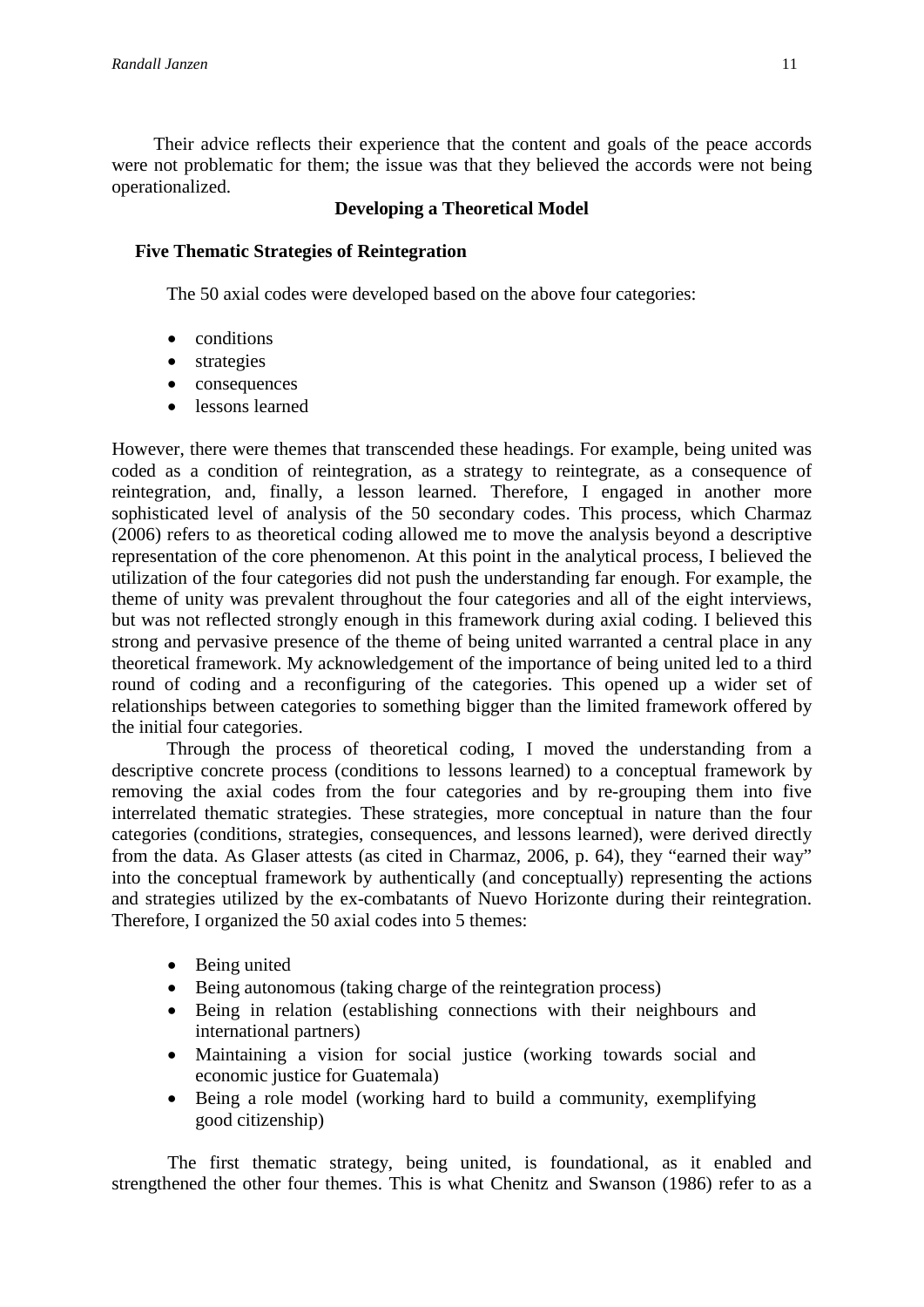core category in grounded theory, one that solves or processes the issue or phenomenon (reintegration). Glaser (1978) refers to this as a core variable, as it is a category that recurs frequently in the data and one that is central to the theory. According to Glaser, a core category can be a cause, condition, or consequence, or in this case, a strategy. Being united is the core category, core variable, also called a core theme and a core strategy.

The four points below demonstrate this hierarchical arrangement, that is, how the subsequent four thematic strategies, being in charge of their reintegration process (being autonomous), establishing connections with their neighbours (being connected), continuing their struggle for social justice (being visionary) and building an entire community from nothing (being a role model), were made possible through the core theme of being united.

- Being united, as a thematic strategy, was mentioned in each of the four categories: conditions, strategies, consequences and lessons learned.
- Being united was mentioned by all 8 interviewees.
- Being united was described as having its roots in the war and even before the war.

The following excerpts demonstrate how their being united was the foundation for the other four thematic strategies.

Being united helped them to be in charge of the reintegration process, and to be in control of their lives:

What we have here, we have done ourselves. In one form or another, the Cooperative of Nuevo Horizonte has many privileges...The first children here studied under the trees. Now we have a daycare, kindergarten, primary and junior high, a typing academy, a computer academy, and for special uses, we have internet. These are privileges.

It is always necessary to be united. It is always necessary to be together in order to make organizational plans and in order to further the struggle. Therefore, to further the struggle above all is so the individual does not get lost.

Being united helped them to be connected and to forge relationships with neighbours and international partners:

There is a community one kilometre away from here that has been around for more than 60 years. This community has never had running water. Until we decided to help them with a water system.

Being united helped them to maintain their vision for working towards social and economic justice:

Well, as another piece of advice, I would also say that to live collectively helps find solutions to many necessities. Ever since we were together during the revolution, we moved together.

Being united helped them to build their community, which acts as a role model for all Guatemalans: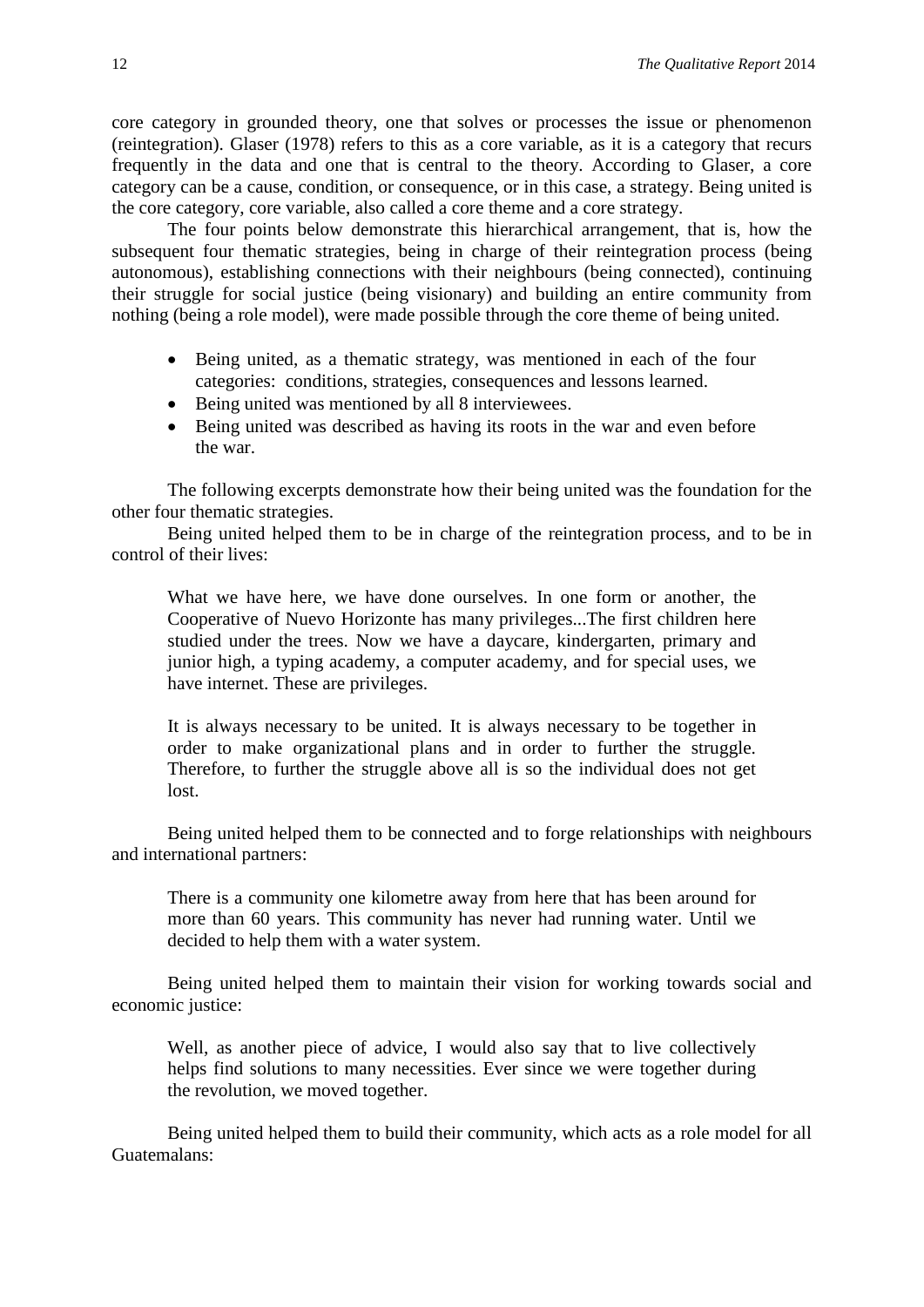And the act of living collectively has helped us resolve, like I was telling you, the education piece. Because, if we hadn't have been organized collectively, it would have been hard–we would not have built the school, that the government built. We have a daycare, which is a benefit.

Therefore, all of this we accomplished through organization, by always being together.



Figure 1: Reintegration: The Five Themes/Strategies. The five boxes represent the five thematic strategies and their relationship to each other, and how they enabled the excombatants to transition from a state of vulnerability, towards successful reintegration.

## **Theoretical Model of Successful Ex-Combatant Reintegration**

The purpose of developing a theoretical model is to conceptualize the phenomenon of the study (reintegration) in order to understand it in abstract terms (Charmaz, 2006, p. 127), and offer an interpretation. The following paragraph describes a theoretical model of successful ex-combatant reintegration.

At the beginning of the reintegration process, the Guatemalan ex-combatants were particularly vulnerable. Reintegration was foundationally a collective process united around a vision of staying together, connected with other communities and maintaining their struggle for social justice. The strategies they used to reintegrate were tied to their unique vision of reintegrating collectively rather than individually. Their process of reintegration was being united, being autonomous, being connected with the world around them, being visionary, and being a role model. Being united was their foundational theme, which facilitated their ability to take charge of their reintegration process (being autonomous), reintegrate with their neighbours (being connected), continue to struggle for social justice (being visionary) and build a community from nothing (being a role model). These thematic strategies have guided their lives and community building for the past 13 years, and have led to significant, though limited success for gaining social justice. These five thematic strategies enabled them to be much more successful than they would have been as individuals, but were not able to transform those concerns (such as macro social and economic justice) which were beyond their sphere of collective influence.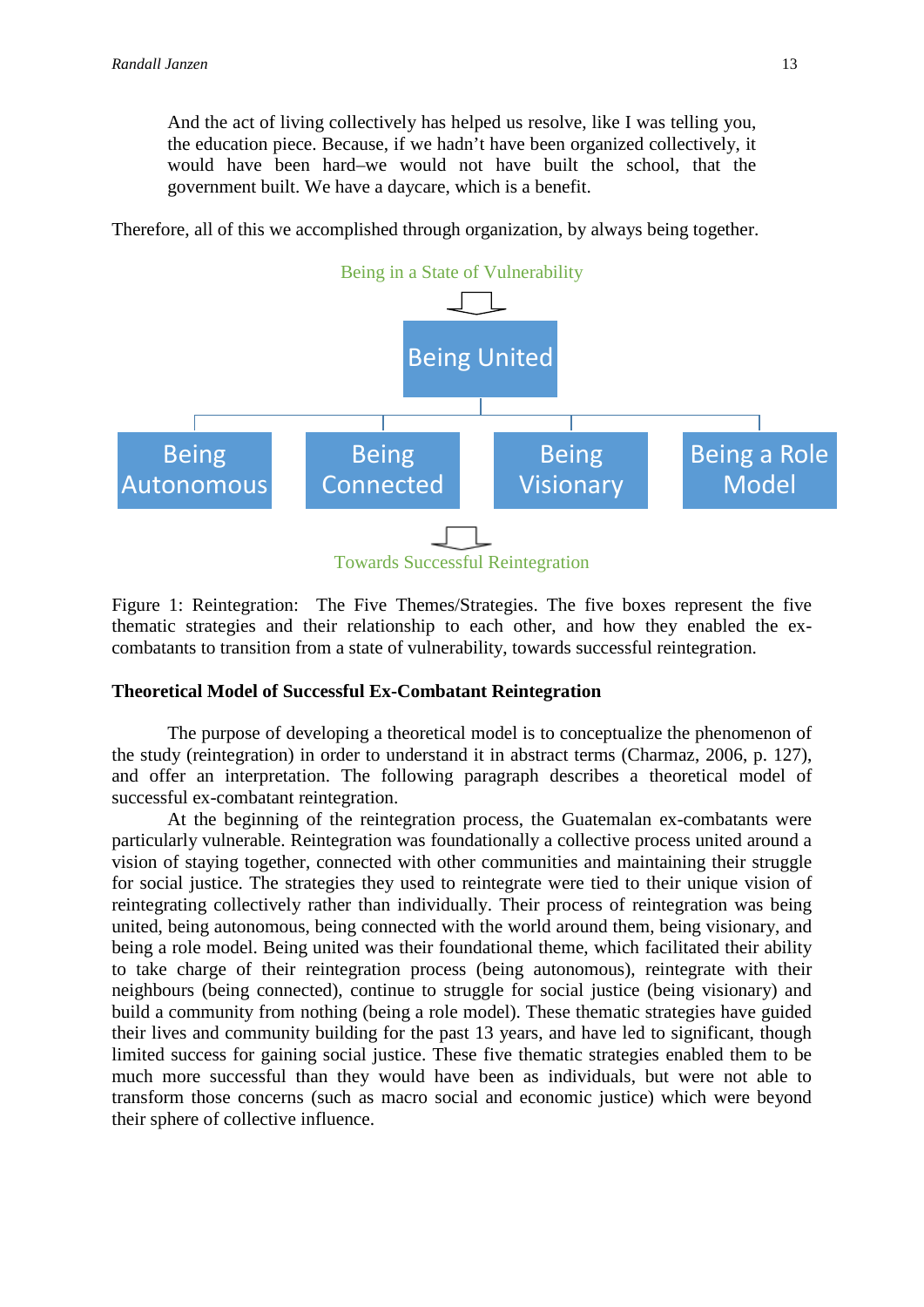## **Verification of Findings**

I developed a three-page summary, in Spanish, of the theoretical model to present to all the participants. Arnulfo, who assisted with this process (as I did not return to Nuevo Horizonte for the verification process) reviewed the document to ensure the Spanish wording would be easily understood by the participants. When Arnulfo met with each participant, he was able to answer any questions they had about the text. Arnulfo asked each participant to comment on the document's authenticity in terms of reflecting their sentiments on their personal journey through reintegration. All participants endorsed the model and none offered any specific changes.

#### **Discussion**

In the previous section, I presented my analysis of the participant interviews, culminating in a theoretical framework, in order to better understand the phenomenon of reintegration of Guatemalan ex-combatants. In the framework, I explained how the excombatants strove to succeed in their reintegration process by consciously utilizing a set of strategies. They recognized their initial vulnerability due to their lack of experience in the reintegration process and also their lack of power.

In this section, I discuss the importance and relevance of this theoretical model of successful ex-combatant reintegration and I offer a response to the questions:

- So what?
- Why is this relevant?
- What does it add to the existing understanding on the issue?
- How does it extend the literature?

#### **The Vulnerable Ex-Combatant**

My analysis of the existing literature has documented, in my opinion, a wellintentioned, but somewhat incomplete portrayal of ex-combatants. Much of the focus of the DDR literature is from a macro-insecurity framework (Knight & Ozerdem 2004), where the aims of DDR are to protect not only the fragile peace of a country (by somehow discouraging the ex-combatants from returning to violence through rehabilitation and rewards), but also to protect the general public from people (mainly men) who know of little else besides violence, and know few forms of economic livelihood that do not translate into petty thievery (Abdullah, 1998; Boas & Hatloy, 2008; Darby & MacGinty, 2000; Hauge & Thoresen, 2007; Krampe, 2009; Stedman, 1997). Through this inquiry into the reintegration experience in Guatemala, I have challenged this perspective in several ways.

First of all, I believe that the ex-combatants of Nuevo Horizonte, not surprisingly, viewed themselves in the preliminary stages of reintegration, as being vulnerable. In a previous section, I gave examples of how other ex-combatant groups are described by their vulnerability, though in a context of either economic vulnerability (also corroborated by the participants in this inquiry) or vulnerability as instability with regard to the urge to return to violence if their needs are not addressed.

The participants of Nuevo Horizonte talked about a different vulnerability consisting of being subjected to a process over which they had little control and in which they had no experience, and a consequential sense of fear and lack of trust in the government and those in charge of the DDR program. Their vulnerability reflected their limited literacy skills and economic capacity. Therefore, I suggest that a systematic understanding of how to work with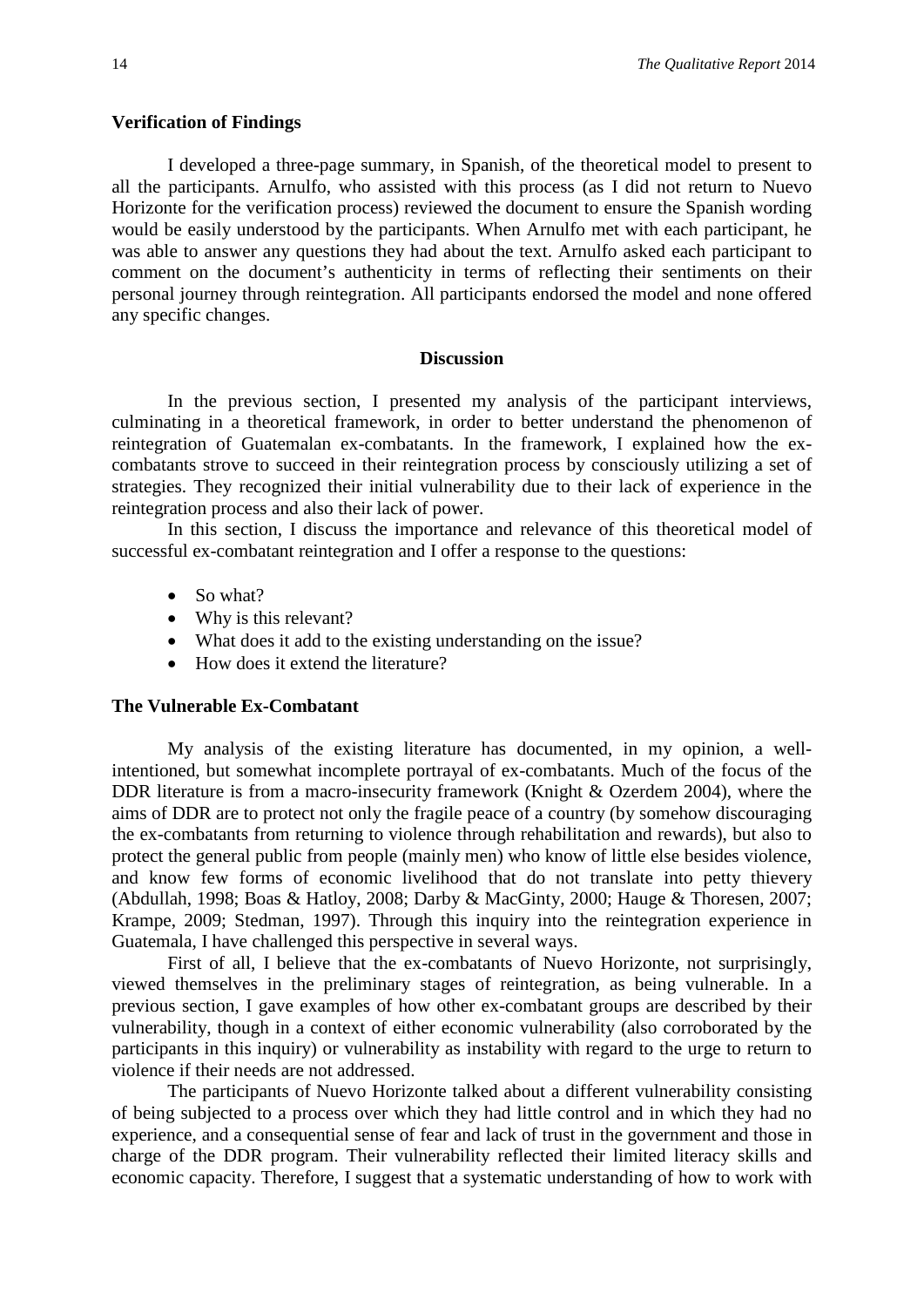people who are vulnerable can improve how DDR programs are conducted. This adds to the literature by offering a deeper understanding of the psychological and social needs of the excombatants in the preliminary stages of DDR. It also adds to the literature by conveying an alternative portrait of the ex-combatant–moving from one of a potential force to be bridled to one with self-identified positive attributes and skilful reintegration strategies.

### **Being United**

I contend that DDR programming is constructed in an individualist paradigm, which in light of Paris' (2004) analysis, falls into the larger neo-liberal individualist paradigm that characterizes First World development work. DDR programs emphasize demobilization (relying on one's self) and employment (personal responsibility and independence). These are not negative attributes or goals, and some may argue that these aspirations are shared by many ex-combatants around the world. Nonetheless, these attributes differ from the collectivist background of those Guatemalan ex-combatants who live in Nuevo Horizonte. As already demonstrated, their collectivist culture had its beginnings in agricultural cooperatives long before they joined the armed resistance movement, and was solidified during their combat time, during which collectivism was seen as necessary to survive. Therefore, their core strategy (being united) was intentional. Perhaps there are other ex-combatants elsewhere who would benefit from the unity and the collective ability of their former combat groups. This idea challenges one of the major tenets of DDR, which is to disband groups of combatants as a means to reduce the threat of resurgence of the violence.

The constructed identity of the ex-combatants may also be viewed by DDR program leaders as a psychological barrier to integration. "Whenever there are tendencies toward unity, cohesion, brotherhood, commitment, solidarity, or community, so is alienation under production" (Gergen, 2009, p. 114). In other words, the unity or solidarity of the excombatants may inhibit their acceptance by the civilians among whom they will have to live, just as those civilians may feel alienated from a group with a strong and unified (and different from their own) identity. We define who we are by how we are different. However, the experience of the participants from Nuevo Horizonte does not seem to support this. For the participants, it seemed that their unity gave them the power, or the collective wisdom instead to break down barriers, rather than reinforce them.

## **Being Autonomous**

In spite of this sense of vulnerability, (or perhaps because of it) the ex-combatants of Nuevo Horizonte mobilized themselves and took matters into their own hands. Their vulnerability, as articulated in the following participant quotation, therefore, did not seem to invoke a plea for charity or takeover, but rather invoked a request for assistance, so that they could enhance their own capacity for determining their future, to foster their own independence and autonomy.

One does not have to impose on someone what they ought to do...It is not necessary to impose. It is necessary to facilitate the process, not impose it...because the perspective of the West is different than the perspective of Latin America or the Third World countries.

This theme or strategy of being autonomous exposes another disparity in the self and other-constructed identity of the ex-combatant. To begin with, in the following quotation, one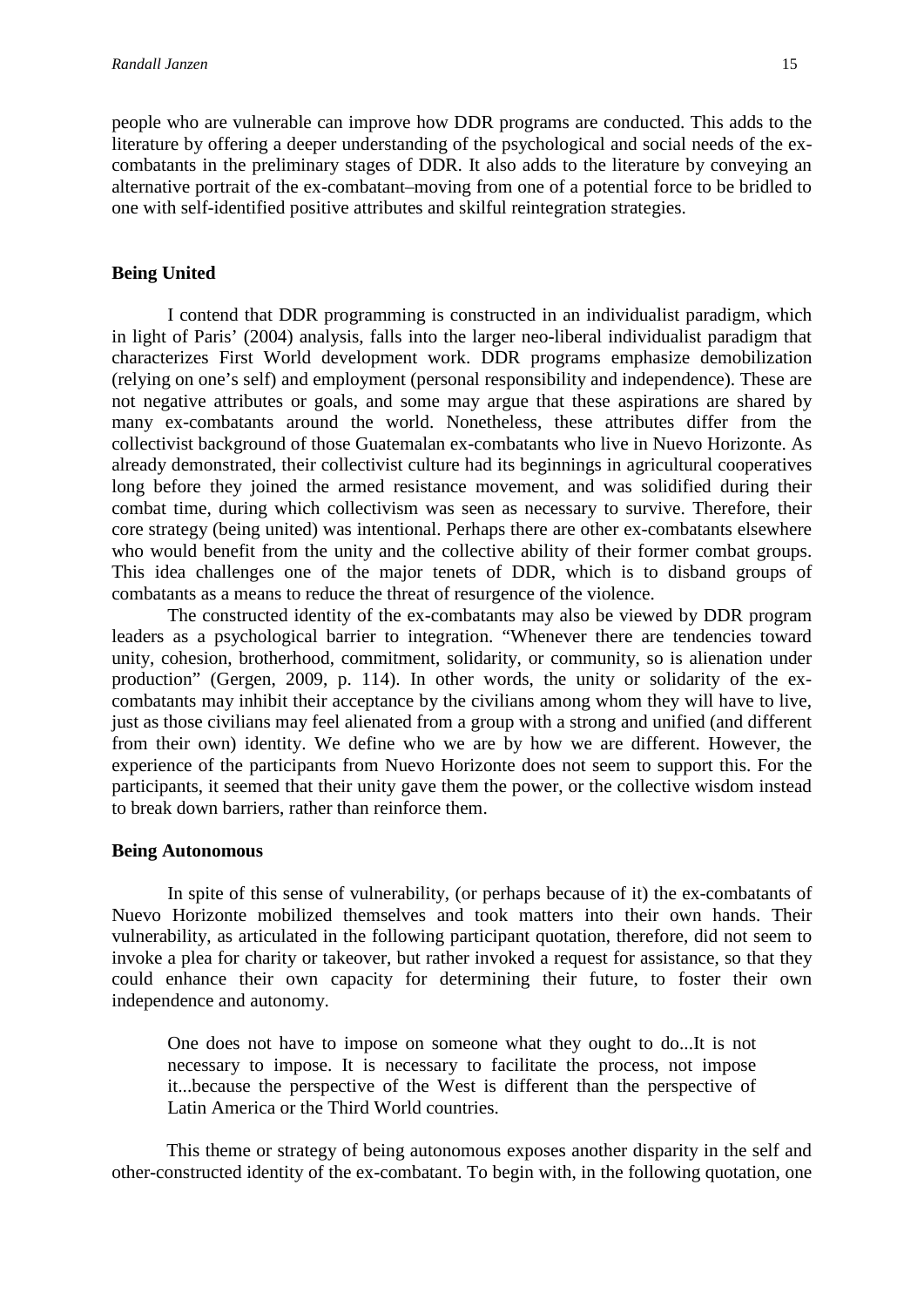of the participants highlights how his collectivist sense of seeking autonomy clashed with outsiders. These opposing constructions revealed themselves most when the community forged economic ties with organizations offering development aid.

I believe the topic of cooperation is a touchy subject. Because cooperation, depending on who is in the driver's seat, and who is on the receiving end, it can bring capacity or take away capacity...For me, cooperation has brought about unpleasing results in Guatemala. And it's not because cooperation is bad, on the contrary, it's because the proper conditions haven't been created...Instead of creating organization, instead of creating proper conditions, they (outside organizations) have come to create dependence and have created a lot of paternalism.

I believe this disparity of understanding is explained succinctly through Farmer's (2005) framework for development aid: through his experience as a physician engaged in international development work, he has observed how conventional development programs (where superior knowledge and decision-making power reside with the development experts) can create dependence. However, when development projects adopt what Farmer refers to as the social justice model, when the cooperative relationship between giver and receiver necessitates the blurring of distinguishing lines and identities, empowerment, capacity and autonomy are allowed to flourish. Autonomy is a key of the social justice construct, and the relationships are based on "the struggle to construct a just and fraternal society, where persons can live with dignity and be the agents of their own destiny" (Gutierrez, 1973, p. xiv). I believe the following quotation supports the idea that the people of Nuevo Horizonte sought a social justice framework for their relationships with their neighbours and with the organizations that assisted them with their reintegration.

From here what we have learned is that we have to change. We have to undo this type of cooperation. Because instead of giving you advantages, it gives you disadvantages. Therefore, for me I believe that Nuevo Horizonte has worked a lot and the truth is that the cooperation can contribute, but only if it respects the existing structure. And, true, also the people need to be organized. If they are not organized, it is not possible. Even though cooperation (aid) may come with a lot of money, it doesn't resolve the problem.

## **Being Connected**

A number of the participants refer to the way that the civilians viewed them during the initial phase of reintegration–with fear (may be violent) and disdain (murderers, thieves, prostitutes). They attributed this in part to an intentional campaign during the war, when government forces, as the dominant social group, utilized popular media to construct a negative image of the guerrillas as the other. The ex-combatants, at the beginning of reintegration responded by breaking down this barrier, by intentionally re-constructing how others thought of them, potentially avoiding what Waller (2007) refers to formal social exclusion.

But also, one has to do their part, we have to do our part as well so that the people get to know us.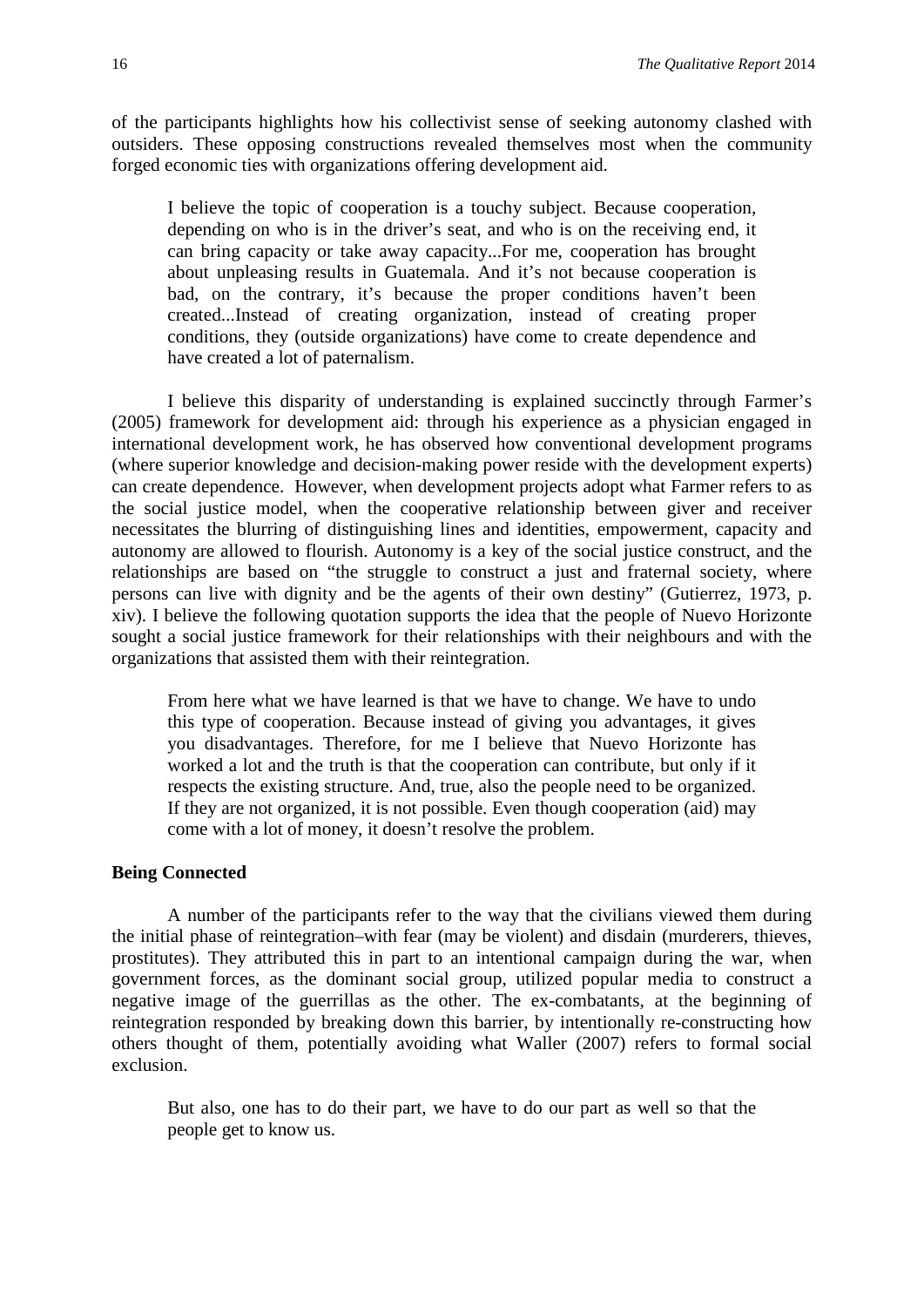## **Being Visionary**

The theoretical framework provides a description for how the ex-combatants of Nuevo Horizonte viewed themselves in terms of being visionary. They believed they had a purpose that transcended the transition from guerrilla to member of civil society. Their ideological goal of social justice for all Guatemalans transitioned into a non-violent struggle, which was made possible by the newly opened political space, and manifested through legal political parties and social organizations. This transformation occurred on a national scale, and was frequently mentioned by the participants as one of the successes of the reintegration process. The following quotation attests to their commitment to continue with their ongoing struggle for social justice:

I believe it is important to realize that signing the peace accords was not the end of our revolutionary movement. And when I say revolutionary I don't mean violence, I mean development of a society where the people are liberated and have adequate means to survive and live with dignity.

This vision by ex-combatants has not been captured anywhere in the DDR literature that I have reviewed.

## **Being a Role Model**

As discussed previously, the literature has many examples of the perspectives of outsiders, who perceive ex-combatants as threats. It is therefore significant that the excombatants of Nuevo Horizonte did not perceive themselves as the threat to lasting peace. On the contrary, as demonstrated in the previous section, they saw themselves as catalysts for lasting peace. This peace is one that will bring economic and social justice to all of Guatemala. Unlike any literature reviewed thus far, these ex-combatants would say that the real threat to lasting peace is, in fact, the Guatemalan government and the global political and economic forces that restrain any meaningful attempts to create change.

It is also noteworthy to highlight another distinction between the DDR literature and the thoughts of this inquiry's participants. The focus of DDR programming has grown to include a wide range of services for ex-combatants and is larger than simply keeping a ceasefire. Nonetheless, measurements of DDR in themselves focus on outcomes for only the excombatants. What resonated among the participants' interviews was a hope for the amelioration of the social and economic conditions for all of Guatemala. Their criteria for success went far beyond their own needs, or perhaps more accurately, reflected a realization that their own needs are inextricably interdependent with all of their Guatemalan compatriots. To me, this sense of success is far more visionary than has been reported in any of the literature.

But we also try to keep this (our unity). And many parents try to pass this on to the youth because one day we are going to be gone, no? Therefore, God willing, the youth that are around today, plus those who are not yet even born, will always follow in this path–being united. Because one day in Guatemala, or perhaps in other countries, if everyone just struggles for justice individually, you can't. No one will hear you. We need to be united. Therefore, this, and I feel that it has been a benefit that has helped us to bring many benefits.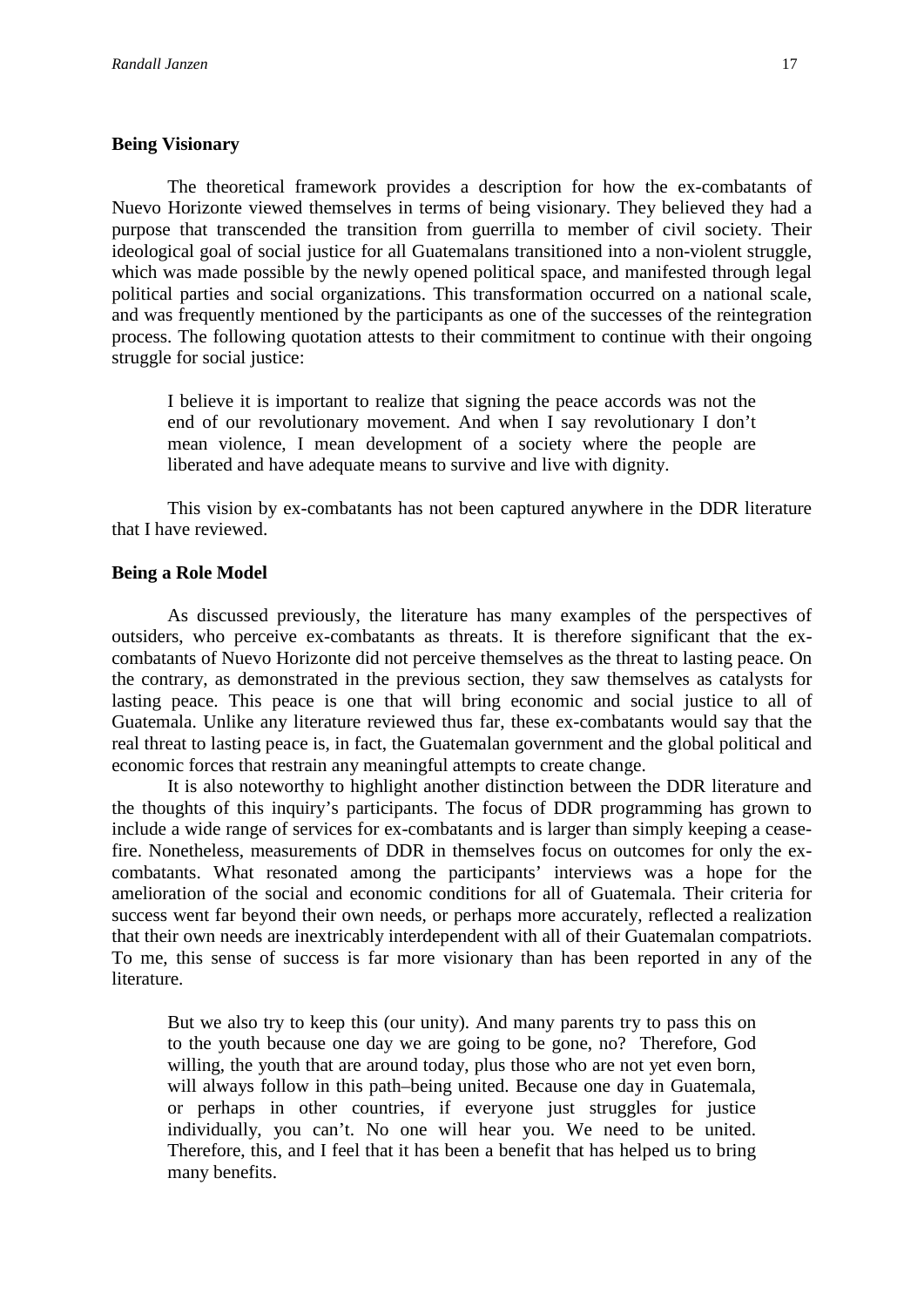#### **The Social Construction of Reintegration**

Evaluation and monitoring of DDR has become a serious and well-researched endeavour. There are significant interests, efforts, and resources dedicated to learning from past challenges, and to making the DDR process as effective as possible.

However, I would like to raise several issues regarding the underlying epistemology, ontology, and axiology of current DDR programming, including the monitoring and evaluation components. The first point I raise is that knowledge (epistemology) and authoritative understanding of DDR is constructed based on a Development Model, which inadequately addresses the perspective of ex-combatants. The second point I raise is that the dissemination of that knowledge may not fully engage those (ex-combatants) who want to be part of the dialogue and contribute to solutions (axiology).

The following participant quotation offers an excellent perspective on knowledge and reality.

Realities. You may believe that what you think is absolutely the only way, the ideal, but your method of appraising things compared to mine is different. Very different. Therefore, what is important is to have the capacity, the knack or the humility perhaps, to allow for the other person to express their way of seeing things, and perhaps through this, to construct collectively the processes.

This quote exemplifies the social constructionist premise that realities are not necessarily shared by groups. It also speaks to the tendency for power to dictate whose knowledge is accepted as legitimate. Social constructionists contend that there are many realities, and what may sometimes seem as the only reality may simply, in fact, be the reality of the majority, or in the case of DDR, the reality of those who write about it, measure it, and control it. I contend that these dominant epistemological constructs to include ex-combatants are potential threats, the goal of DDR is security, and the DDR process is tied to a neo-liberal ideology and a Development Model. By now it is clear that the participants' perspectives differ from these tenets of the international community, thus exemplifying the multiple perspectives of a reality or interpretation of a phenomenon such as reintegration. To be clear, the purpose of this discourse is not to say that the perspective of the Guatemalan excombatants supersedes or is superior to the incomplete perspectives of the dominant viewpoints. As Gergen (2009) states, "To recognize that a favoured reality is constructed is no reason for its abandonment" (p. 165).

The second point I wish to raise is the sharing of knowledge. Conventional methods of knowledge dissemination is dominated and controlled by academics and technocrats who live and work in wealthy western nations. This study is no exception. Therefore, those of us who are charged with the privilege to study and evaluate DDR programs are commissioned with the responsibility to showcase the voices of those who do not access conventional avenues of knowledge dissemination. We need to share those views of the ex-combatants themselves.

We know so little. But what is important is that the little we do know, we share and therefore we add to that which others know, and we can accomplish something very big among all of us. . . .

Therefore, the participants' call for autonomy has a lot to do with a call for an acknowledgement of their reality, their lived experience. Their perceived lack of experience,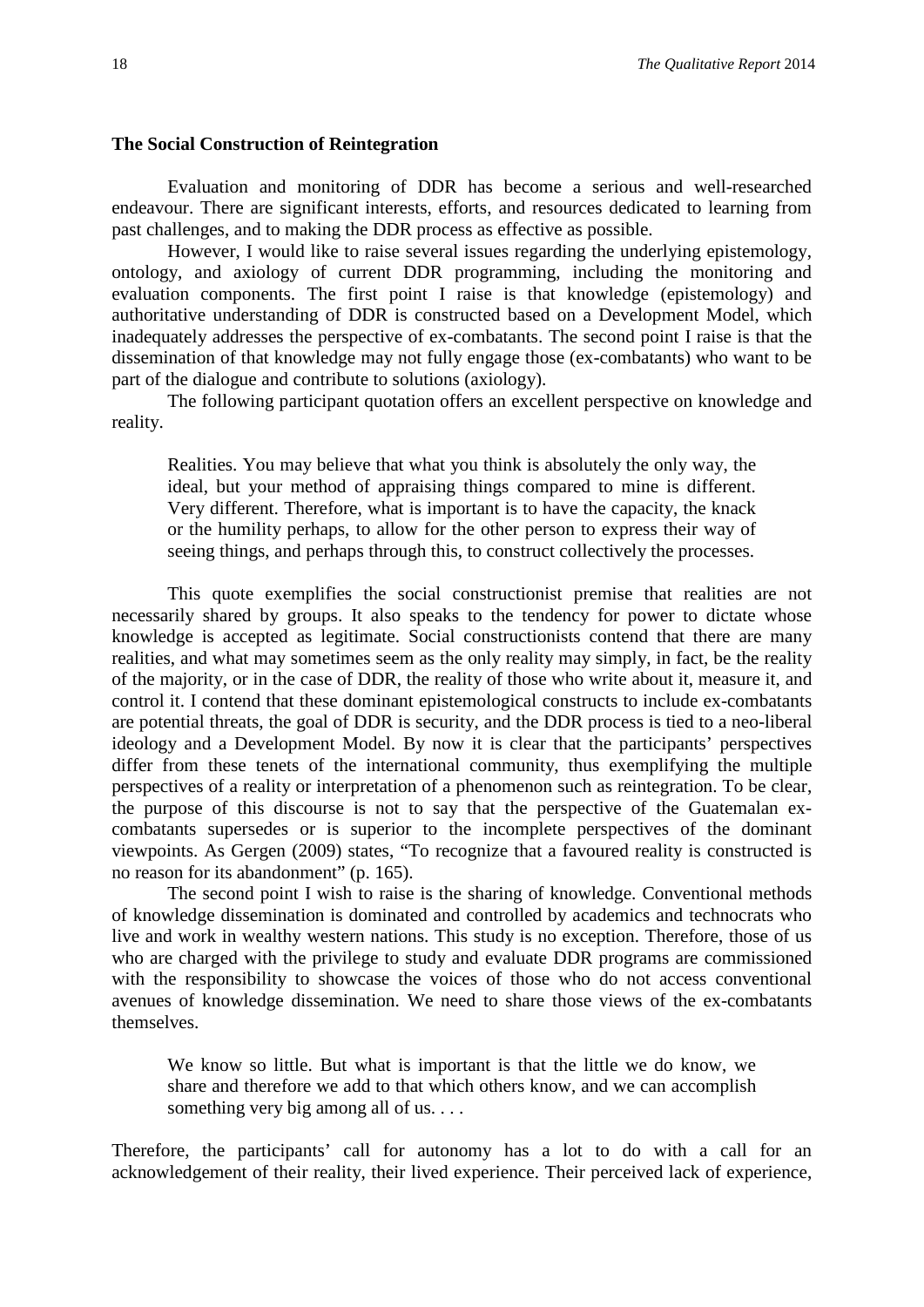their perceived threat to peace, may be also about their wish to simply share their reality, or their perspective. If the research of DDR and the language and construction of its goals, its outcomes or evaluative criteria speaks only to United Nations officials, then those outside this sphere cannot enter into the dialogue.

## **Relevance to the Existing Literature**

How does this study corroborate or support the existing literature? I would like to highlight three issues. Firstly, the participants' stories support some of the concerns uncovered by authors such as Jennings (2007) whose critical analysis of DDR in Liberia raises the concern that we need to not only question whether ex-combatants are reintegrating, but more appropriately, what are they reintegrating into? Guatemala's post-conflict journey is not unique in its challenges of widening poverty, growing violence, and unchecked impunity. Therefore, the question of successful reintegration raises significant questions about how DDR can successfully address longstanding and wide-reaching societal problems. Similarly, the participants of this study determined that their success in reintegrating was hampered by powerful external forces over which they had no control, and which actually exacerbated conditions (e.g., poverty, violence, and impunity) which they fought to eradicate. Jennings (2007) states, "Asking 'reintegration into what' seems a first step rarely taken, with the exception of market analyses commissioned to determine how many mechanics and seamstresses a post-conflict society can absorb. The remedy is prescribed before diagnosis" (pp. 213-214).

Secondly, the participants' stories support Stovel's (2008) concept of sentient reconciliation. The ex-combatants of Nuevo Horizonte stressed that while economic viability is necessary for successful reintegration, it is not sufficient. Attaining a sense of belonging and acceptance was crucial, and accounted for the strategies they implemented during their reintegration phase. Sentient reconciliation also includes less tangible qualities such as forgiveness and healing (Lambourne, 2001), which are more difficult to measure than economic indicators. Because DDR evaluations tend to be focussed on concrete outcomes and deliverables, it is not surprising evaluators and researchers have often avoided tackling these more elusive outcomes.

Thirdly, the participants of this study confirm what has been reported in many other countries, that promises of job training and economic incentives have in reality fallen significantly short of promises and expectations. In spite of significant resources utilized by DDR programs, there are no literature examples of ex-combatants who stated they were satisfied with their economic prospects post-reintegration. The reasons for this are no doubt complex, and cannot be separated from the previously discussed challenge of widespread poverty in the affected countries, but I believe this dissatisfaction is exacerbated by the perceived lack of participation and input by the ex-combatants, which may manifest itself in various forms of disillusionment. In addition, these participants blame this shortfall on systemic corruption, as do others (Humphreys & Weinstein, 2007; Jennings, 2007).

There are several ways in which this study challenged the existing literature. First, I believe the theoretical framework clearly describes the ex-combatants in terms of their capacity instead of their deficits. The framework is based closely on the reflections of the men and women of Nuevo Horizonte who experienced the reintegration process and who remember it vividly in terms of their own strengths and resources. This orientation is not represented in the literature, which generally reflects a perspective that ex-combatants are in a position of needing help, and the solutions to their problems are found externally. This issue warrants some attention. Reframing ex-combatants in a more positive and capable frame of reference may seem straightforward on an intellectual level, but in practice, it is more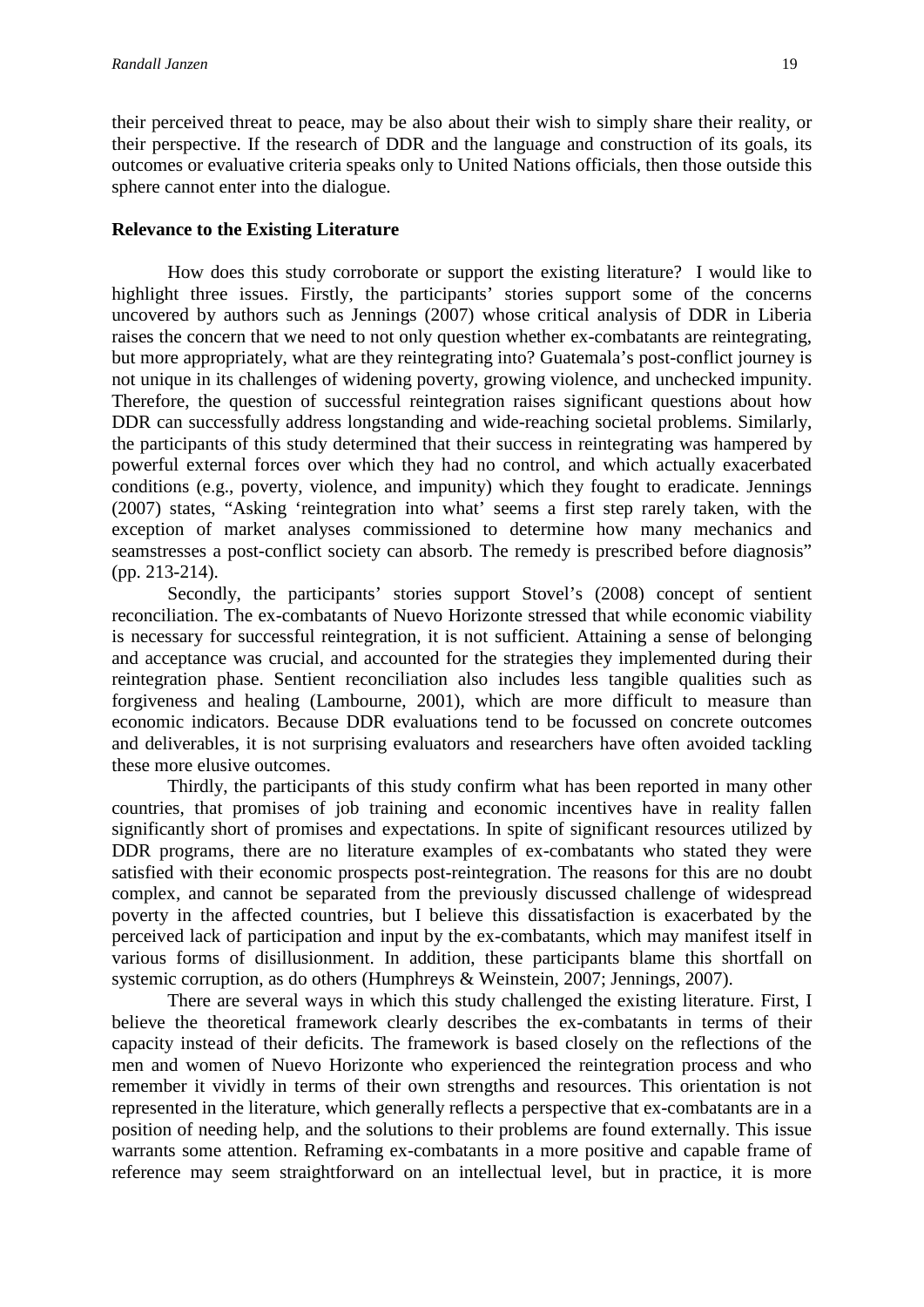difficult. DDR brokers and managers tend to be well-educated and have an array of education and practical skills, while the ex-combatants often have no formal education or skills that are overtly applicable to re-enter civilian life. It may seem unavoidable in practice for these two groups to adopt roles of expert and incapacitated. Nonetheless, according to the reflections of the participants of this study, a big part of their success relied upon being able to use their capacities and skills they already had.

Second, the positive collective identity that the ex-combatants of Nuevo Horizonte have constructed directly challenges the negative stereotypes that are found in the literature. Ex-combatants were seldom if ever portrayed as problem-solvers, visionaries, or as other positive contributors. At best, they were portrayed in neutral terms, or more likely, as victims. I believe this challenge of the identity of the ex-combatant is one of the most significant contributions that this study has to offer.

Further, I believe this study extends the literature on the reintegration of excombatants. Ultimately, the purpose of this inquiry has been to seek advice from experienced ex-combatants for those who are currently in the DDR process, either as experts or as participants. I believe this aspect is important to emphasize. The current literature is filled with many evaluative surveys asking ex-combatants about how the process went, but I am not aware of one example in which these participants were asked the question, how would you improve it? I believe this shortfall is reflected in McKnight's (1995) belief that frequently, expertise and wisdom is held by those with power, and the expertise and wisdom of participants is overlooked.

If we look back to the secondary codes under the category of Lessons Learned, the following seven themes can be extrapolated from the advice of the ex-combatants:

- 1. Be united
- 2. Have a transparent process
- 3. Take charge of the process
- 4. Ensure that there are mechanisms to ensure the completion of the terms of the peace accords
- 5. Build relationships with other ex-combatants
- 6. Integrate with the population
- 7. Do not wait for the government (or other groups) to fix things–take charge of your future

Another way in which this study extends the literature is its time frame. This study captures the reflections of a group of ex-combatants 13 years after the peace accords were signed. To my knowledge, this is unique as most evaluations have occurred during or immediately after the DDR process has been implemented.

#### **Limitations**

As highlighted in the previous section, the ultimate purpose of this inquiry was to elicit the thoughts of experienced ex-combatants to formulate advice for others in the same situation. In spite of best efforts to ensure authenticity and trustworthiness, and to conduct this inquiry with an anti-oppressive orientation, the fact remains that the participants' voices and their story is still being transmitted and interpreted by an outsider from a foreign and globally dominant society. The challenge that DDR programs are organized and controlled by outsiders from the globally dominant society can be used as a critique to this inquiry as well.

 As a qualitative grounded theory study, the results can be seen as understanding a unique story and the results are not necessarily readily transferrable to other DDR contexts.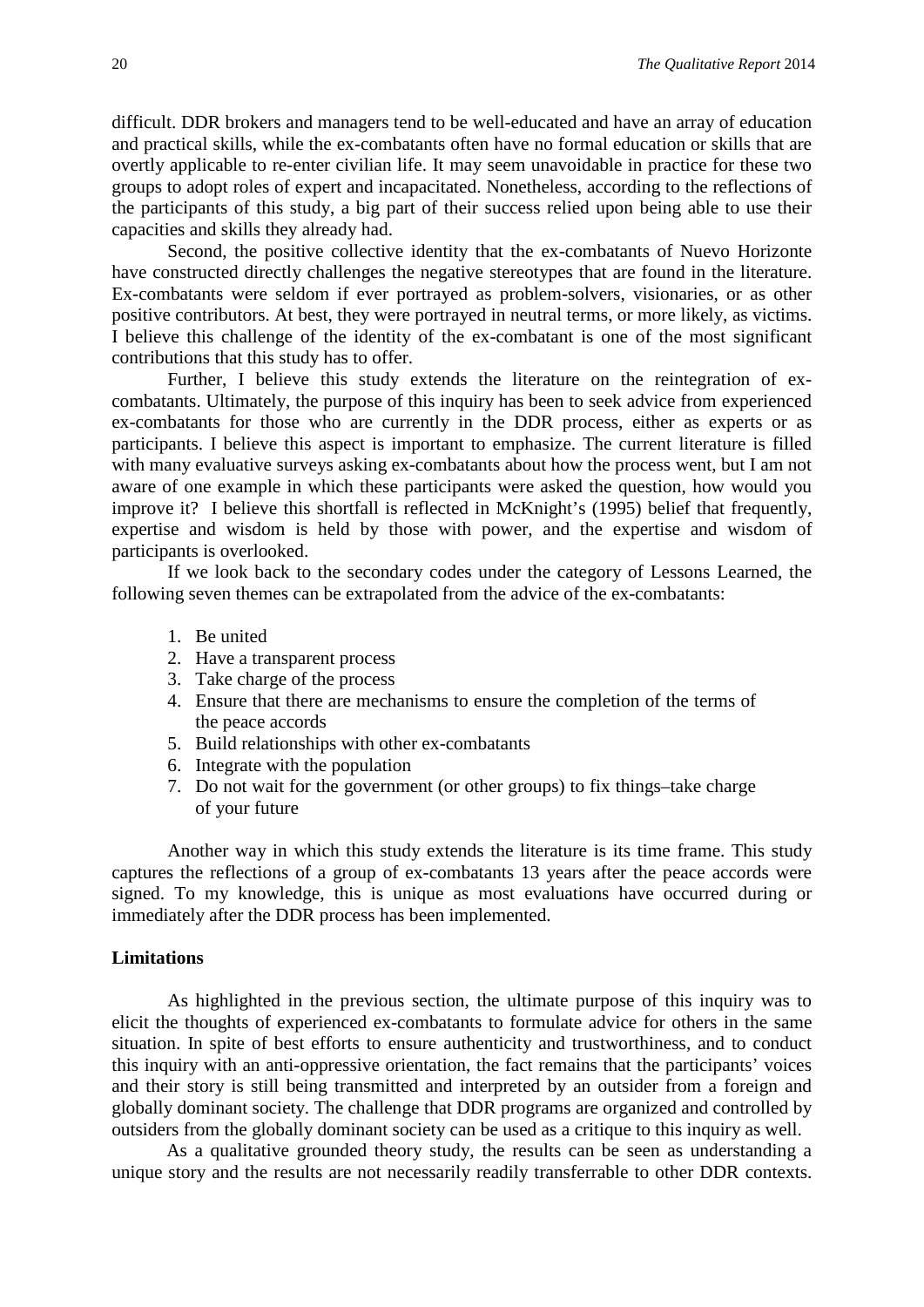Additionally, while I believe that the views and perspectives of the participants generally represent those of the entire community of Nuevo Horizonte, ultimately, they were elicited from 8 ex-combatants. Nonetheless, there are important things to learn. Additionally, in spite of the title of this dissertation, this inquiry is based on the people who chose to live in Nuevo Horizonte, and does not represent the story of all the ex-combatants of Guatemala.

I must add as well, that while the aim is to offer advice to others in similar situations, it is easy to realize that each society, culture, country, group of ex-combatants, and conflict is unique. As Jennings (2007) states, DDR programming must be more sensitive to local contexts and capacities, therefore, conclusions drawn from this study cannot be used as generalized recommendations for other countries and conflicts.

#### **Suggestions for Future Research**

As a qualitative inquirer embedded in the paradigm of social constructionism, I believe in the value of expanding the quest for deeper understanding. Therefore, my suggestions for future research do not focus so much on specific topics, geopolitical priorities, or specific post-conflict challenges, but rather focus on processes that further elicit the voices of those who do not currently participate in our dominant discourse of reintegration. I believe one innovative focus for further inquiry is on how ex-combatants can be better heard and how their voices can be further disseminated. Listening that is intentional and drawn from a perspective of social justice can reduce the disparity between the program goals of international development organizations and those of the people whose lives and predicaments they are trying to ameliorate (Rural Southern Voices for Peace, 2011).

Additionally, I suggest that inquiries be extended to long-term retrospective studies in different parts of the globe. For example, how are the ex-combatants on the African continent managing 10 years after their reintegration programs have been dismantled? And lastly, I believe that further research (and perhaps even DDR implementation) needs to view excombatants through a lens of capacity, and needs to be open to recognizing the strength of unity during reintegration.

#### **Conclusion**

The purpose of this grounded theory study was to identify a central theory that explained the reintegration process of the ex-combatants. In this study, I offered a theoretical model of successful ex-combatant reintegration to better understand how a group of Guatemalan ex-combatants reintegrated back into Guatemalan civilian society after the end of the longest civil war in the Western Hemisphere. I utilized a qualitative methodology, grounded theory, to guide the process; I proclaimed social constructionism as the paradigm to guide the ontological and epistemological assumptions. I aligned myself with the values and goals of Peace Studies, that is, to seek ways to struggle nonviolently, and to strive to create communities, global and local, that exist not only in a state of absence of war, but also in a state of social justice for all.

In the end, after corroborating my results with the participants, I am excited that the story of these ex-combatants is relevant and timely, to the participants themselves and more importantly, to those involved in implementing DDR programs and to those involved as participants around the world. The theoretical model of successful ex-combatant reintegration rests upon the foundational theme of being united. Challenging conventional views of how DDR programs are implemented, this framework helps explain how the solidarity among the former guerrillas assisted them in significant ways. Being united assisted the ex-combatants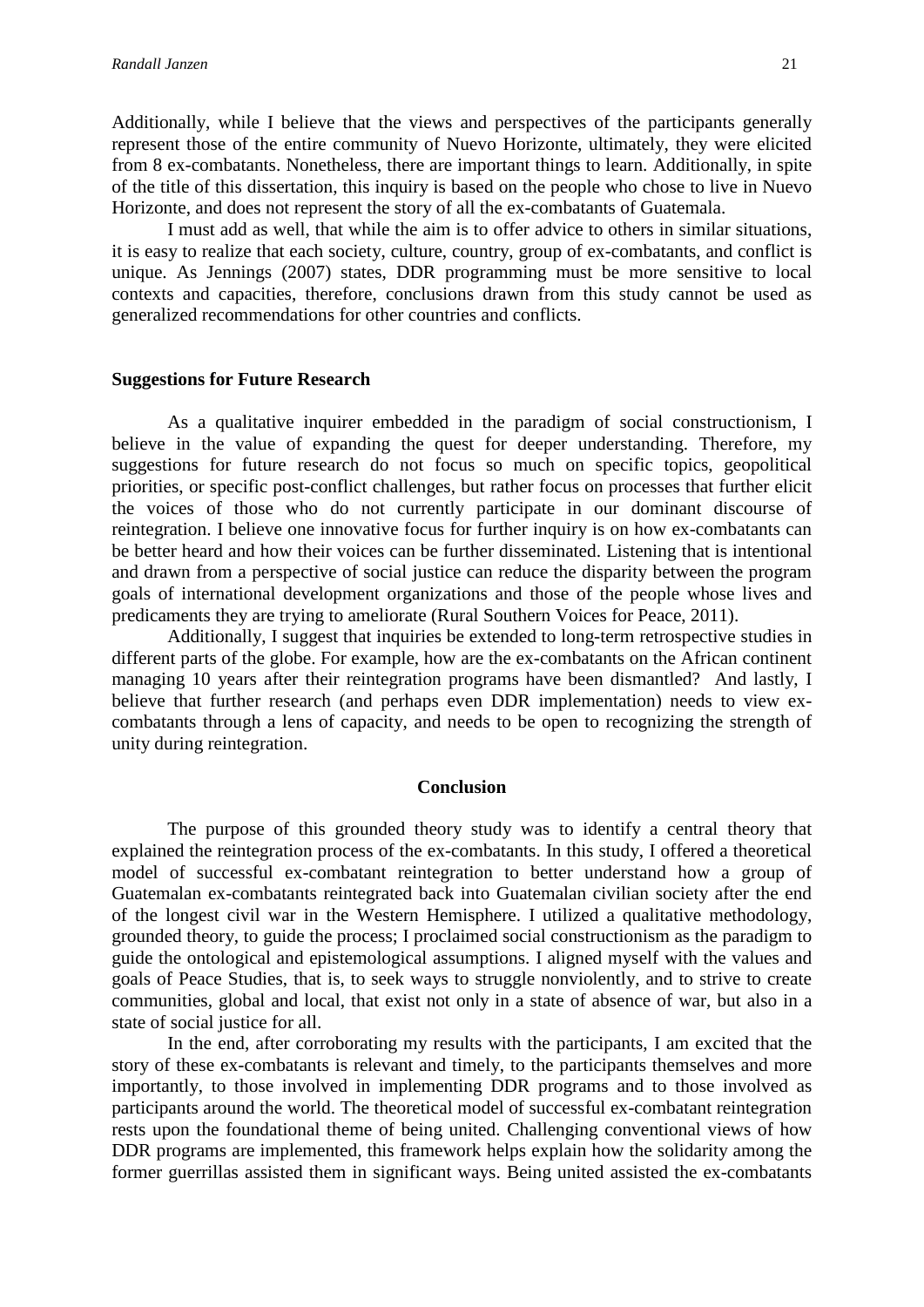in autonomously taking control of their reintegration process and of their lives. Being united helped them forge relationships and stay connected with neighbours and international partners. Being united helped the former combatants to maintain their vision for working towards social and economic justice. Being united helped them to build their community, serving as a role model for all Guatemalans.

Lastly, through this study, I offer the opportunity for those who have experienced the reintegration process a chance to offer advice to others. The DDR literature is often about what the experts bring to the table. Through this inquiry, I give voice to a group of excombatants can bring to the table: through capacity and skills that they learned as guerrillas, these former combatants, now community members, offer a vision for social justice, strength in remaining united, and advice for other ex-combatants who are transitioning. Their message is simple and profound: stay united and organized, have a clear vision of social justice, ensure that the process is transparent, and work hard to re-integrate among your neighbours.

These ex-combatants have a message important for us to hear. It is important that their voices are heard by those who seek to do as good a job as possible in other contexts of DDR. It is also important that other ex-combatants benefit from the experience and understanding acquired by those who have gone before them. This experience offers a wisdom perhaps obtainable in no other way.

#### **References**

- Abdullah, I. (1998). Bush path to destruction: The origin and character of the Revolutionary United Front. *Journal of Modern African Studies, 36*(2), 203-235.
- Adler, R., Rosenfeld, L., Proctor, R., & Winder, C. (2009). *Interplay: The process of interpersonal communication*. Don Mills, ON: Oxford University Press.
- Arzu, M. (1992). *Guatemala: Linaje y racismo* [Guatemala: Lineage and racism]. San Jose, Costa Rica: Facultad Latinoamericana de Ciencias Sociales.
- Boas, M., & Hatloy, A. (2008). 'Getting in, getting out': Militia membership and prospects for reintegration in post-war Liberia. *Journal of Modern African Studies*, *46*(1), 33- 55.
- Charmaz, K. (2000). Grounded theory: Objectivist and constructivist methods. In N. K. Denzin & Y. S. Lincoln (Eds.), *Handbook of qualitative research* (pp. 509-535). Thousand Oaks, CA: Sage.
- Charmaz, K. (2006). *Constructing grounded theory: A practical guide through quantitative analysis*. Los Angeles, CA: Sage.
- Chenitz, W., & Swanson, J. (1986). *From practice to grounded theory: Qualitative research in nursing*. Menlo Park, CA: Addison-Wesley.
- Collier, P. (2007). *The bottom billion: Why the poorest countries are failing and what can be done about it*. Oxford, England: Oxford University Press.
- Comision para el Esclaramiento Historico (CEH) [Commission for Historical Clarification]. (1999). *Guatemala: Memoria del silencio* [Guatemala: Memory of silence] (Vol. 5). Guatemala City, Guatemala: United Nations.
- Crandall, J. (2004). Truth commissions in Guatemala and Peru: Perpetual impunity and transitional justice compared. *Peace, Conflict and Development, 4*(4), 1-19.
- Creswell, J. (2007). *Qualitative inquiry and research design: Choosing among five approaches*. Thousand Oaks, CA: Sage.
- Darby, J., & MacGinty, R. (2000). *The management of peace processes*. London, England: Macmillan.
- Falla, R. (1992). *Massacres de la selva* [Massacres in the jungle]. Guatemala City, Guatemala: Universidad de San Carlos.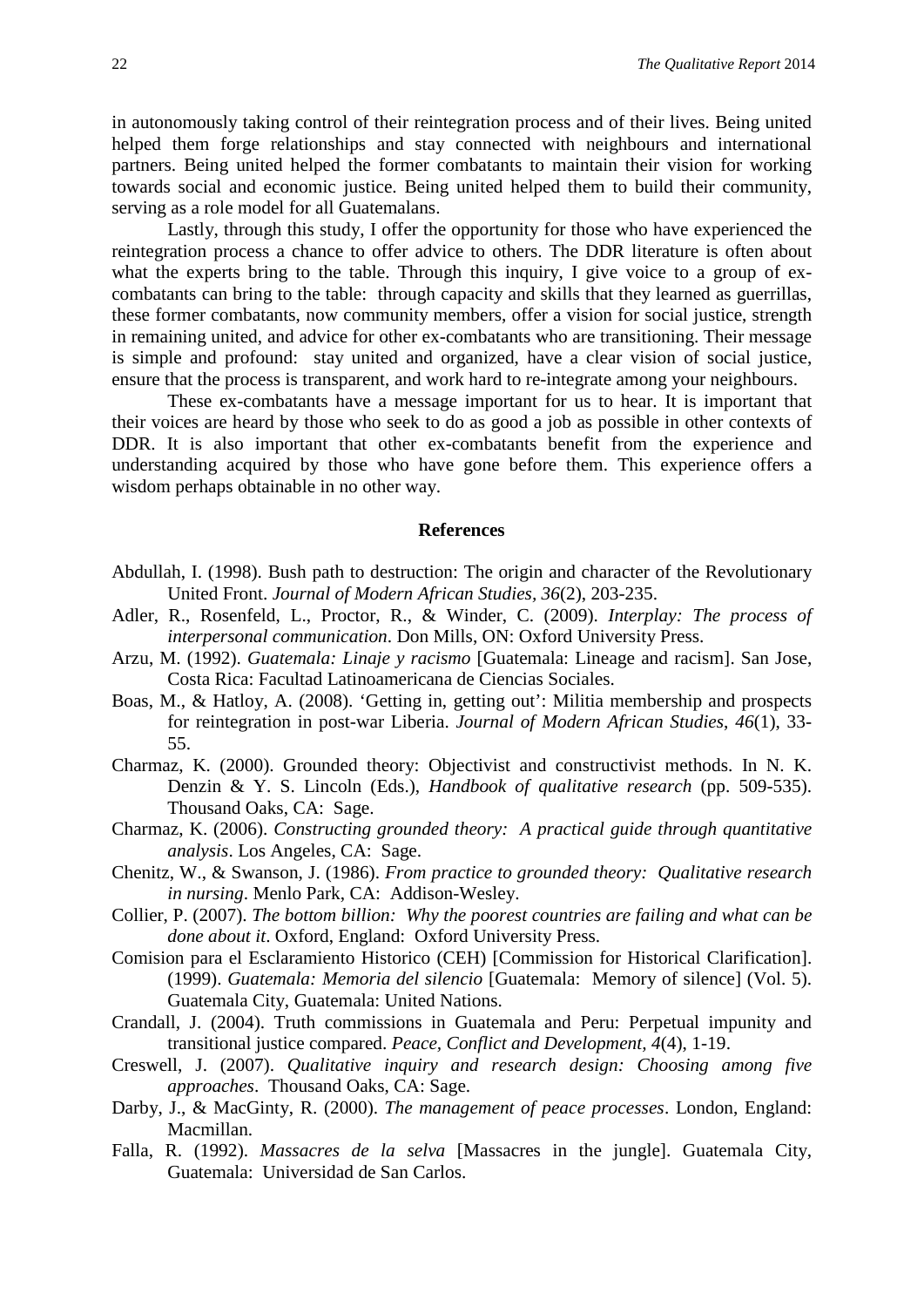- Farmer, P. (2005). *Pathologies of power: Health, human rights, and the new war on the poor*. Berkeley, CA: University of California Press.
- Fearon, J., & Laitin, D. (2003). Ethnicity, insurgency, and civil war. *American Political Science Review, 97*(1), 75-90.
- Garibay, D. (2006). A peace built on forgetting demobilised combatants in post-war El Salvador. *International Social Science Journal, 58*(189), 467-478.
- Gergen, K. (2009). *An invitation to social constructionism* (2<sup>nd</sup> ed.). London, England: Sage.
- Glaser, B. (1978). *Theoretical sensitivity: Advances in the methodology of grounded theory*. Mill Valley, CA: The Sociology Press.
- Gutierrez, G. (1973). *A theology of liberation: History, politics, and salvation*. Maryknoll, NY: Orbis Books.
- Hamber, B. (2007, November). Putting the R back into DDR. *KOFF Centre for Peace Building Newsletter*, *62*, 4-6. Retrieved from [http://www.brandonhamber.com/publications/Article%20Putting%20the%20R%20ba](http://www.brandonhamber.com/publications/Article%20Putting%20the%20R%20back%20into%20DDR.pdf) [ck%20into%20DDR.pdf](http://www.brandonhamber.com/publications/Article%20Putting%20the%20R%20back%20into%20DDR.pdf)
- Hauge, W., & Thoresen, B. (2007). *El destino de los ex-combatientes en Guatemala: Obstaculizadores o agentes de cambio?* [The destiny of the ex-combatants in Guatemala: Obstacles or agents of change?]. Guatemala City, Guatemala: North-South Institute.
- Humphreys, M., & Weinstein, J. (2007). Demobilization and reintegration. *Journal of Conflict Resolution, 51*(4), 531-567.
- Jennings, K. (2007). The struggle to satisfy: DDR through the eyes of ex-combatants in Liberia. *International Peacekeeping, 14*(2), 204-218.
- Jonas, S. (2000). *Of centaurs and doves: Guatemala's peace process*. Boulder, CO: Westview Press.
- Knight, M., & Ozerdem, A. (2004). Guns, camps and cash: Disarmament, demobilization and reinsertion of former combatants in transitions from war to peace. *Journal of Peace Research, 41*(4), 499-516.
- Krampe, F. (2009). *Changing identity–belligerents' transformation towards reconciliation: An explorative study on Zimbabwe and South Africa*. Master's Thesis, Department of Peace and Conflict Research, Uppsala University, Sweden.
- Kvale, S. (1996). *InterViews: An introduction to qualitative research interviewing.* Thousand Oaks, CA: Sage.
- Lambourne, W. (2001). Justice and reconciliation: Conflict peacebuilding in Cambodia and Rwanda. In M. Abu-Nimer (Ed.), *Reconciliation, justice and coexistence: Theory and practice* (pp. 311-338). New York, NY: Lexington Books.
- Lincoln, Y., & Guba, E. (2000). Paradigmatic controversies, contradictions, and emerging confluences. In N. K. Denzin & Y. S. Lincoln (Eds.), *Handbook of qualitative research* (2<sup>nd</sup> ed., pp. 163-188). Thousand Oaks, CA: Sage.
- McKnight, J. (1995). *The careless society: Community and its counterfeits*. New York, NY: Basic Books.
- Metsola, L. (2006). Reintegration of ex-combatants and former fighters: A lens into state formation and citizenship in Namibia. *Third World Quarterly*, *27*(6), 119-135.
- Paris, R. (2004). *At war's end: Building peace after civil conflict*. Cambridge, England: Cambridge University Press.
- Potts, K., & Brown, L. (2005). Becoming an anti-oppressive researcher. In L. Brown & S. Strega (Eds.), *Research as resistance: Critical, indigenous and anti-oppressive approaches* (pp. 255-283). Toronto, ON: Canadian Scholars' Press.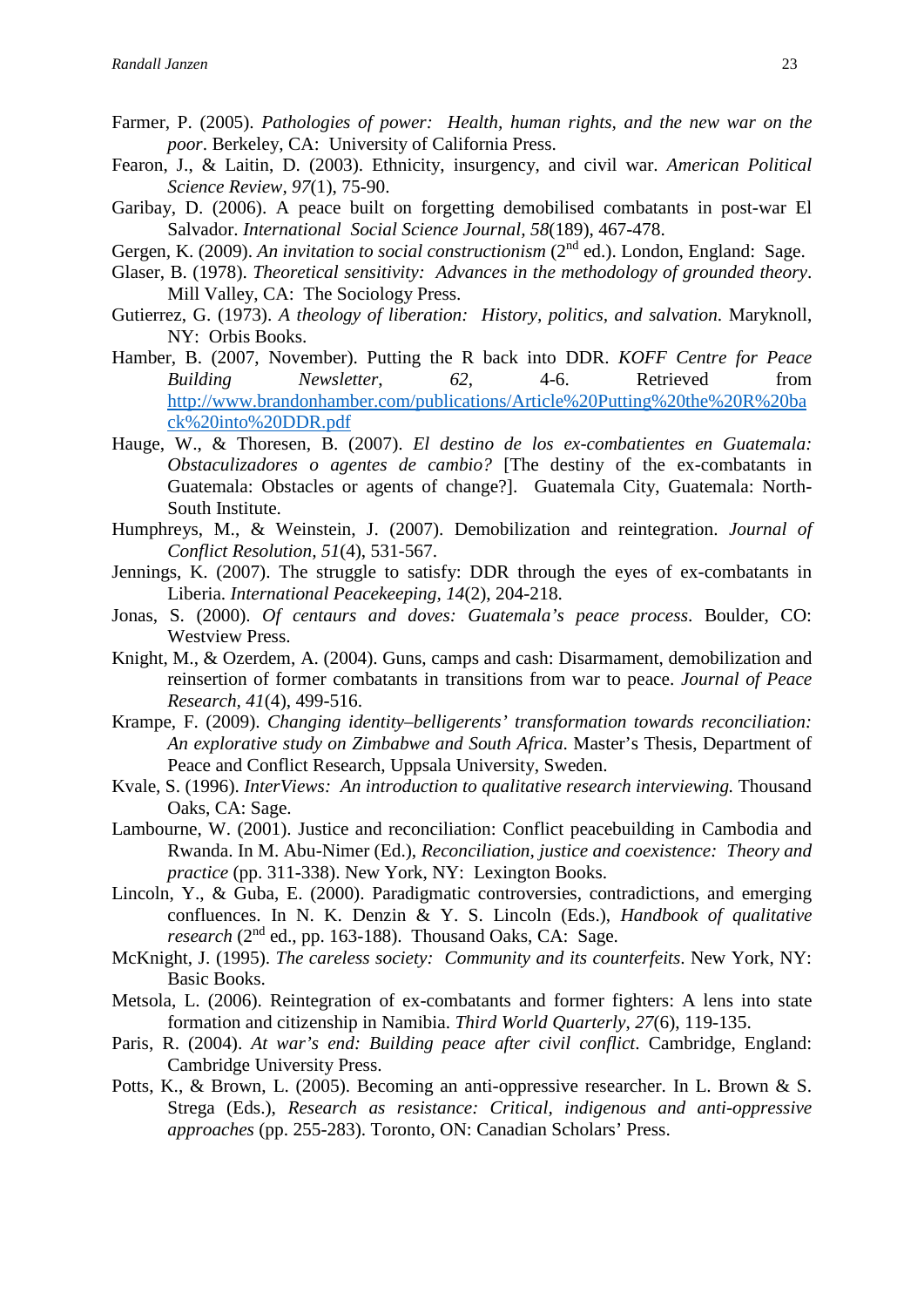- Pugel, J. (2007). *What the fighters say: A survey of ex-combatants in Liberia*. United Nations Development Program. Retrieved from [http://unddr.org/docs/UNDPwhatFightersSayLiberia\\_2006.pdf](http://unddr.org/docs/UNDPwhatFightersSayLiberia_2006.pdf)
- Rural Southern Voices for Peace. (2011). *Listening project*. Retrieved from <http://www.listeningproject.org/>
- Secretaria de la Paz. (2012). *Acuerdos de Paz* [Peace Accords]. Guatemala City, Guatemala. Retrieved from<http://www.sepaz.gob.gt/crdsdpz.html>
- Specker, L. (2008). *The R-phase of DDR processes: An overview of key lessons learned and practical experiences*. The Hague, The Netherlands: Netherlands Institute for International Relations. Retrieved from http://unddr.org/docs/080915 REPORT R-[PHASE\\_DDR.pdf](http://unddr.org/docs/080915_REPORT_R-PHASE_DDR.pdf)
- Stedman, S. (1997). Spoiler problems in peace processes. *International Security*, *22*(2), 5-53.
- Stovel, R. (2008). 'There's no bad bush to throw away a bad child': Tradition–inspired reintegration in post-war Sierra Leone. *Journal of Modern African Studies*, *46*(2), 305-324.
- Strauss, A., & Corbin, J. (1998). *Basics of qualitative research*. Thousand Oaks, CA: Sage.
- Theidon, K. (2009). Reconstructing masculinities: The disarmament, demobilization, and reintegration of former combatants in Colombia. *Human Rights Quarterly*, *31*(1), 1- 34.
- United Nations. (2000). *The role of United Nations peacekeeping in disarmament, demobilization, and reintegration: Report of the Secretary General* (Report No. s/2000/101). New York, NY: Author.
- United Nations Verification Mission in Guatemala (MINUGUA). (2004). *Ninth report of the verification mission in Guatemala* (Report No. A/59/307). New York, NY: Author.
- Waller, J. (2007). *Becoming evil: How ordinary people commit genocide and mass killing*. New York, NY: Oxford University Press.

## **Author Note**

Dr. Randy Janzen teaches Peace Studies at Selkirk College in British Columbia's Southern Interior and is former chair of the Mir Centre for Peace at Selkirk College. Dr. Janzen received his PhD from Tilburg University in the Netherlands.

Dr. Janzen's current research interests include community conflict transformation processes and the role of unarmed civilian peacekeeping in reducing violence and human rights violations in violent conflict situations. Dr. Janzen's work/study has taken him to Guatemala, Kosovo, Zambia and Israel/Palestine. Dr. Janzen is a founding member of Unarmed Civilian Peacekeeping Applied Research Group and is currently a member of the board of the Peace and Justice Studies Association of United States and Canada.

Correspondence can be made to Dr. Janzen at the following: E-mail: [rjanzen@selkirk.ca;](mailto:rjanzen@selkirk.ca) Work Phone: 250-365-1288; Address: Selkirk College, 301 Frank Beinder Way, Castlegar, BC V1N 4L3.

Copyright 2014: Randall Janzen and Nova Southeastern University.

## **Article Citation**

Janzen, R. (2014). Guatemalan ex-combatant perspectives on reintegreation: A grounded theory. *The Qualitative Report, 19*(41), 1-24. Retrieved from http://www.nova.edu/ssss/QR/QR19/janzen41.pdf